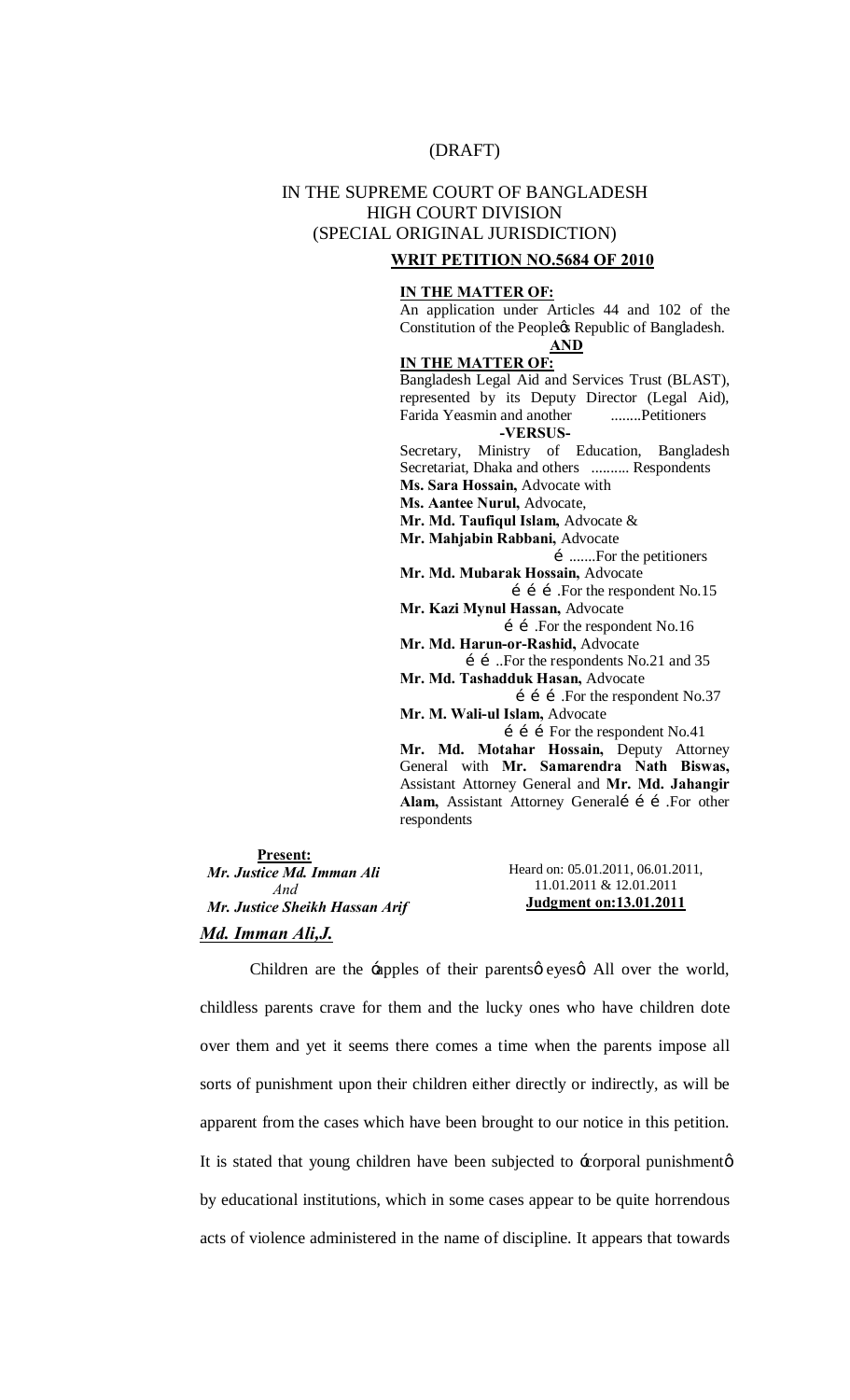the beginning of 2010 there was a spate of newspaper reports concerning numerous cases of corporal punishment being meted out to children in various educational institutions, including Madrashas, Primary Schools and High Schools, and the children upon whom the corporal punishment had been inflicted were both boys and girls of various ages, as young as six years up to 13/14 year olds.

An application under article 102 of the Constitution was filed by Bangladesh Legal Aid and Services Trust (BLAST) and Ain o Salish Kendro (ASK), as a public interest litigation, impugning actions such as caning, beating and chaining of children, both boys and girls, studying in governmental and nongovernmental primary and secondary educational institutions, including madrashas, in particular those reported in a series of reports published in national newspapers during 2010. Also impugned is the failure of the respondents to comply with their statutory and constitutional duties to investigate allegations of corporal punishment of children in educational institutions, involving cruel, humiliating and degrading punishments and to prosecute and punish those found responsible and also provide redress to those affected. Both the petitioners have a long established track record in undertaking public interest litigation for securing the rights of the most marginalised and discriminated persons of the community. Rule Nisi was issued on 18.07.2010 in the following terms:

> Let a Rule Nisi be issued calling upon the respondents to show cause as to why;

> i) the impugned actions being the alleged incidents of corporal punishment of children perpetrated by respondents No.31 to 43, as set out in Annexure-A series and the failure of the respondents No.1 to 16 to comply with their statutory and constitutional duties to take effective measures to prevent the imposition of corporal punishment of children in educational institutions including by the framing of necessary laws/guidelines, or to investigate such allegations, or to prosecute and punish those found responsible, should not be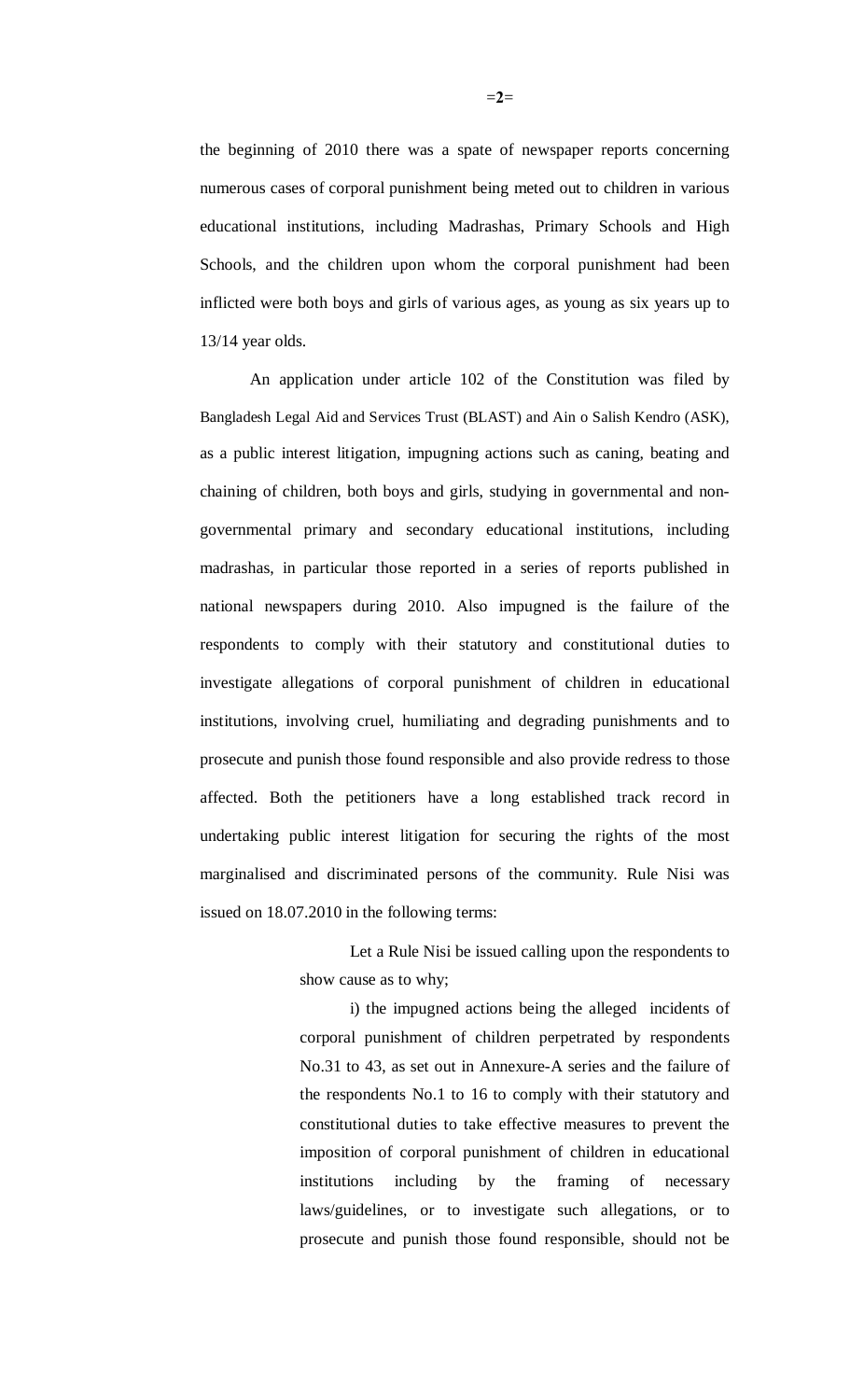declared to be without lawful authority or of no legal effect and/or unconstitutional being in violation of the fundamental rights guaranteed under Articles 27,31,32 and 35(5) of the Constitution respectively, and as to why-

ii) the respondents No.1 to 16 should not be directed to take immediate action to investigate the incidents detailed in Annexure-A series and to take appropriate actions against those responsible;

iii) the respondents No.1 to 16 should not be directed to take appropriate measures to-

a) provide a report to this Court on whether the instances of infliction of corporal punishment has been duly investigated and whether any action has been taken against the responsible persons;

b) provide training for all teachers through the Primary Teachers Training Institute on safe, effective, proportionate and humane means to discipline children;

c) to disseminate information through Bangladesh Television and Bangladesh Betar on corporal punishment as a crime;

d) to conduct regular inspection and monitoring of all educational institutions in particular with respect to the occurrence of any incidents of corporal punishment of children.

Pending hearing of the Rule, the respondents No.1 to 16, being high government officials of the Ministry of Education and other related Ministries and Education Boards, were directed to submit a report to this Court with regard to the measures taken by them to investigate, prosecute and punish those involved in the incidents of corporal punishment of children in governmental and non-governmental educational institutions, in particular those detailed in the annexures to the writ petition. The respondent No.1, Secretary, Ministry of Education was directed to immediately issue a circular to all to refrain from imposing any corporal punishment on any child in any educational institution.

A circular was issued by respondent No.1 on 09.08.2010 prohibiting all corporal punishment upon pupils in all educational institutions stating further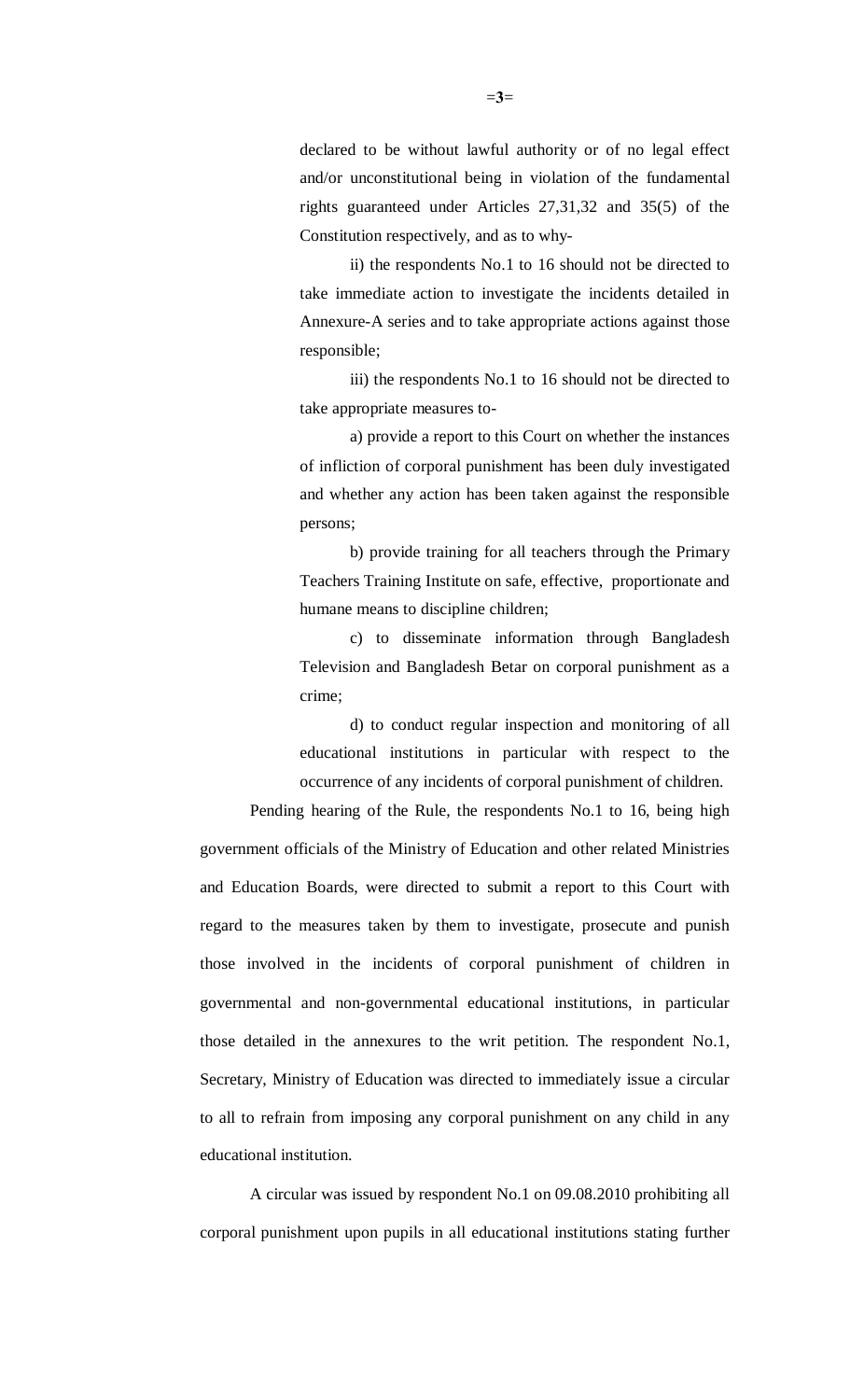that imposition of corporal punishment would be treated as misconduct. The circular directed the District Education Officer and Upazila Secondary Education Officer to take effective steps to eliminate corporal punishment and also to take appropriate action against the perpetrators of corporal punishment under the Penal Code, 1960, Children Act, 1974 and, where appropriate, to initiate departmental proceedings against them. The heads of educational institutions were directed to take necessary steps to eliminate corporal punishment in their respective educational institutions. The Managing Committee of the schools were directed to identify the teachers who mete out corporal punishment and to take punitive action against them. The circular further directed the Inspectors under the Offices, Departments and Education Boards under the Ministry of Education to monitor imposition of corporal punishment when inspecting the educational institutions and to submit a report with regard to it.

By an affidavit dated 18.08.2010 respondent No.1 supplied to this Court a copy of the aforementioned circular and also a direction upon the Director General (DG) of Secondary and Higher Education Directorate to inquire into the cases mentioned in the Rule and to report on an urgent basis. Also produced was a notice of a meeting to be held on 29.08.2010 with the view to drafting guidelines with regard to prevention of corporal punishment. On that very date, i.e. 18.08.2010, another newspaper item was brought to our notice with regard to a female student of Class-V being mercilessly beaten for laughing at another girl who had dropped her bag. This occurrence took place in a school in Demra, Dhaka not far from these Court premises. On the same day this Court passed an order directing the respondents No.1 to 7 to initiate immediate action to investigate the incident which had been brought to our notice on that date.

By an affidavit dated 05.09.2010, respondent No.1 annexed a copy of the minutes of the inter-ministerial meeting held on 29.08.2010 wherein a

 $=4=$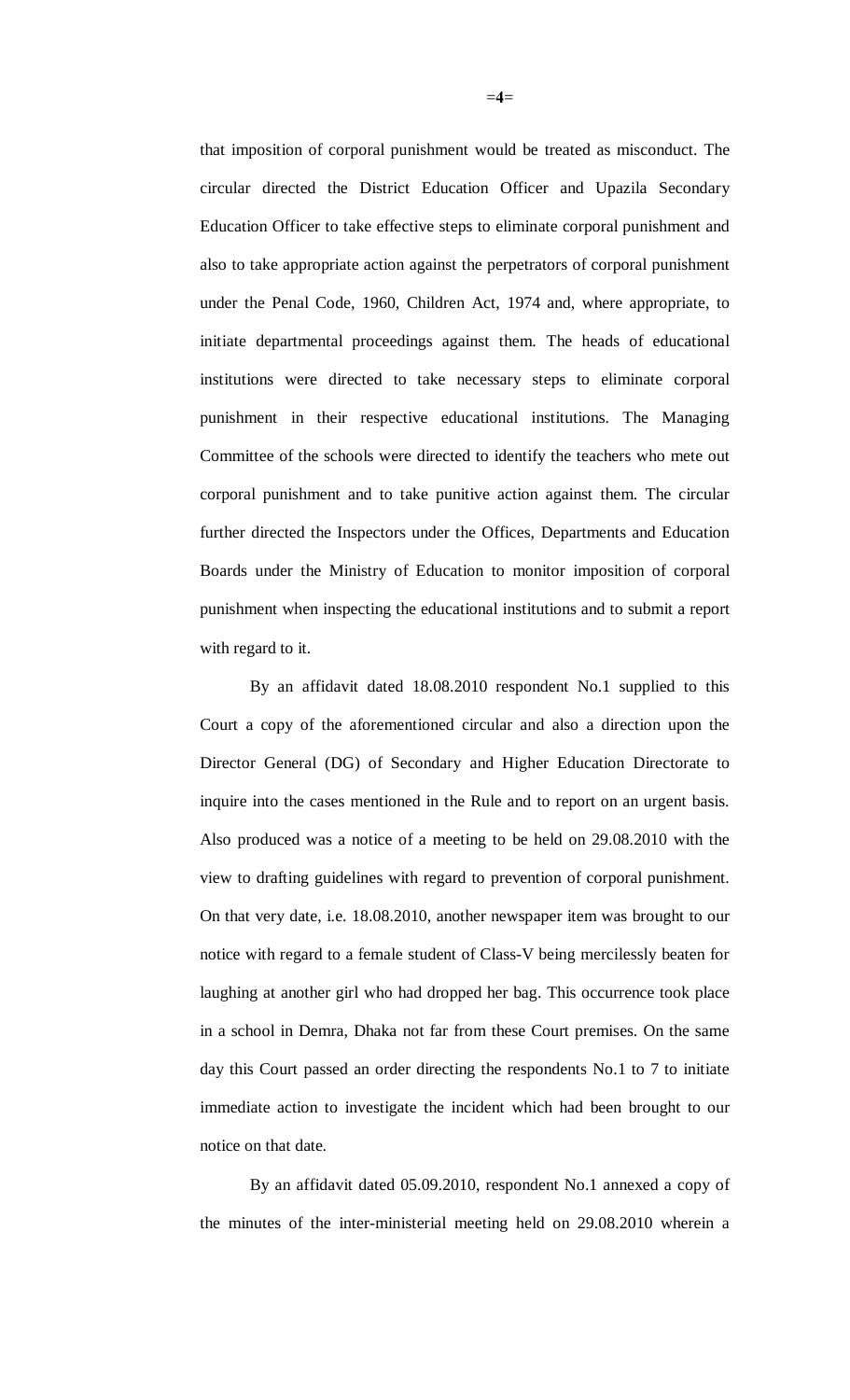committee was formed to formulate a training manual for teachers with the view to preventing corporal punishment. It was also resolved to formulate a draft guideline with the view to prohibiting corporal punishment upon students in educational institutions. It was also decided that the Primary and Mass Education Ministry should also issue a circular in a similar manner to the one issued by the Ministry of Education. It was also decided to produce mass publicity through the different media, namely Radio, Television, private TV Channels and the daily newspapers with regard to the prohibition of corporal punishment. In addition, UNICEF would be requested to produce leaflets and posters in this regard.

On 05.09.2010 the petitioner filed a supplementary affidavit with narration of inquires which were taken on board by the petitioners themselves with regard to the incidents mentioned in the writ petition. On the same date this Court issued another direction upon respondents No.1 and 7 to investigate the matters raised in the earlier order dated 18.08.2010 and to submit a report.

On 27.09.2010 the respondents No.1 filed another affidavit in compliance stating that a departmental proceeding was started against the teacher concerned and that he had been arrested as a result of a case having been filed with the police and that investigations were ongoing.

Respondent No.16 filed an affidavit in compliance dated 26.09.2010 annexing a letter of the Bangladesh Madrasha Education Board dated 23.09.2010 addressed to the Chairmen of the respective Madrashas, who are respondents in this case directing them to take steps in the light of the Rule issued in this petition and to inform the Registrar of the Madrasha Education Board accordingly and to take action against the teachers in accordance with the Affiliated Non-government Madrasha Teachers Terms and Conditions of Service Regulations, 1979. This respondent further annexed a copy of the letter dated 05.10.2010 from the Chairman of the Bangladesh Madrasha Education

=**5**=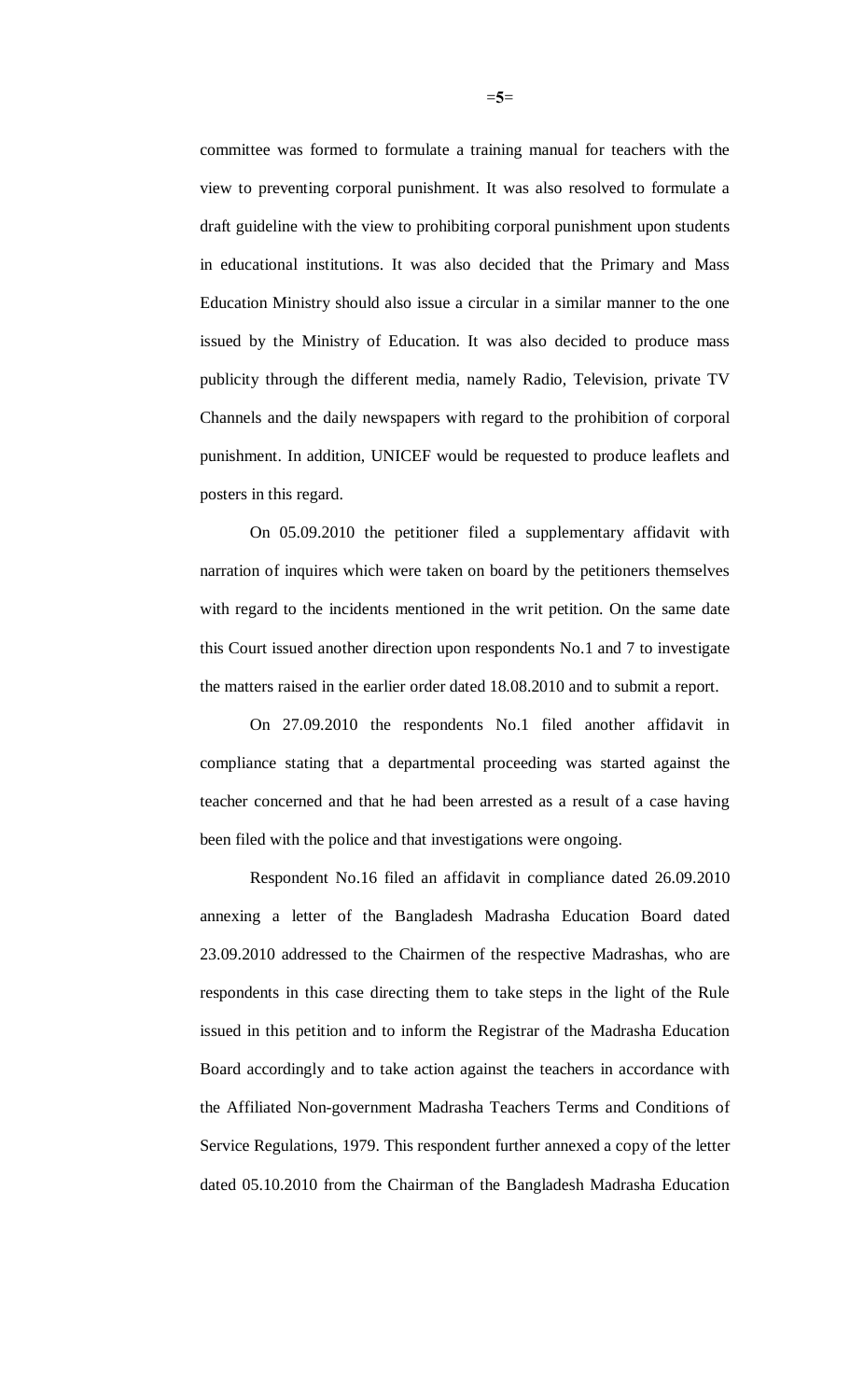Board directing inquires to be taken in the light of the allegations made in the writ petition.

On 26.09.2010 the petitioner filed a supplementary affidavit reporting yet another incident of corporal punishment which had taken place on 26.09.2010 in a school in Dhanmondi, Dhaka where a student of Class-IX was struck with a sandal in front of the class by the teacher, who was also Chairman of the School Committee, for not being able to do his Maths.

On 28.09.2010 the petitioners brought to our notice another incident of corporal punishment which took place on 27.09.2010 in one of the most renowned schools of Dhaka namely, Motijheel Ideal School. On the same date this Court passed an order directing the respondents No.1 to 4 to make inquiries into the allegation reported in the newspaper on 27.09.2010 and to intimate the findings to this Court within two weeks. This Court also suggested that this type of activity should be checked by the School Inspectors, and in particular, unannounced visits should be made randomly to all schools. It was suggested that the aim of the school inspection should not only be to oversee the educational achievement of the school, but also to ensure a proper, healthy conducive educational atmosphere in all schools.

On 25.10.2010 respondent No.1 submitted a supplementary affidavit in compliance annexing the draft guidelines on corporal punishment which was aimed at all educational institutions within the country giving details of what type of disciplinary action may be taken against the students and what action may not be taken against those students. We note that the guidelines do not specify whether any action is to be taken for indiscipline in the schools and what form those disciplinary actions should take. We note that paragraph-6 of the guidelines advocates taking action against the delinquent teacher under the Government Servants Conduct Rules, 1979 and Government Servants (Discipline and Appeal) Rules, 1985 and those who do not fall within those two laws may be prosecuted under the Children Act, 1974, Penal Code, Nari-o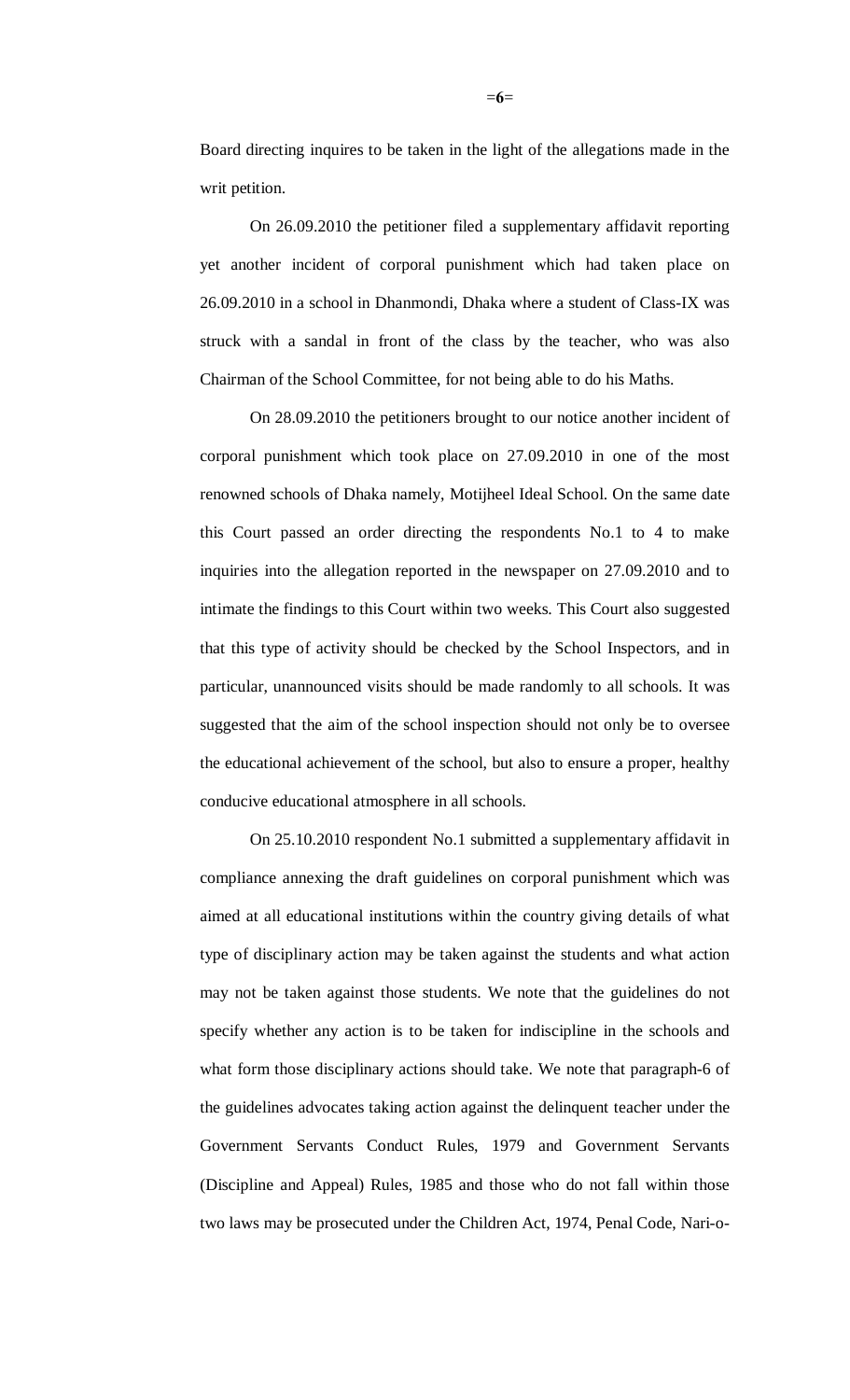Shishu Nirjatan Daman Ain, 2000. However, we fail to see how any incident of corporal punishment inflicted upon a student in any educational institution attracts the provision of the Nari-o-Shishu Nirjatan Daman Ain, 2000. Respondent No.1 further produced the inquiry reports in respect of some of the incidents which were highlighted in the writ petition.

On 08.11.2010 the respondent No.16 filed an affidavit giving details of some action which has been taken in particular cases upon inquiry by the relevant officer.

On 09.11.2010 the respondent No.1 filed a further affidavit in compliance annexing the reports relating to some of the incidents of corporal punishment in the schools as mentioned in the writ petition. In addition a copy entitled  $\widetilde{0}$ শিক্ষা প্ৰতিষ্ঠা-ন ছাত্ৰ-ছাত্ৰী-দর শারীরিক ও মানসিক শাস্তি প্রদান ¢e¢oÜLlZ e£¢aj¡m¡, ২০১০" was annexed. This appears to be a more recent draft and was dated by the signatories on 31.10.2010. We received further affidavits in compliance by the respondents in relation to the various inquiries and investigations held in respect of the incidents, which have been kept with the record. We had the opportunity to hear from Mr. Md. Saiful Isalm, who is an Assistant Director (Law) of the Directorate of Secondary and Higher Education, who in the past had been a School Inspector under the Barisal Education Board. He very kindly gave us some important details about the set up of the various Ministries, Directorates and Boards concerned, giving details of various regional and local offices of the Ministries, namely Ministry of Education, which deals with Secondary, Higher Secondary and Higher Education; which has a Directorate of Secondary and Higher Education having under its control nine regional offices with 64 District Education Officers in 64 Districts and Upazila Secondary Education Officers in every Upazila. He then detailed the hierarchy within the Ministry of Primary and Mass Education which has a Directorate of Primary Education with six Deputy Directors in the six Divisions and there are 64 District Primary Education Officers (DPEO) and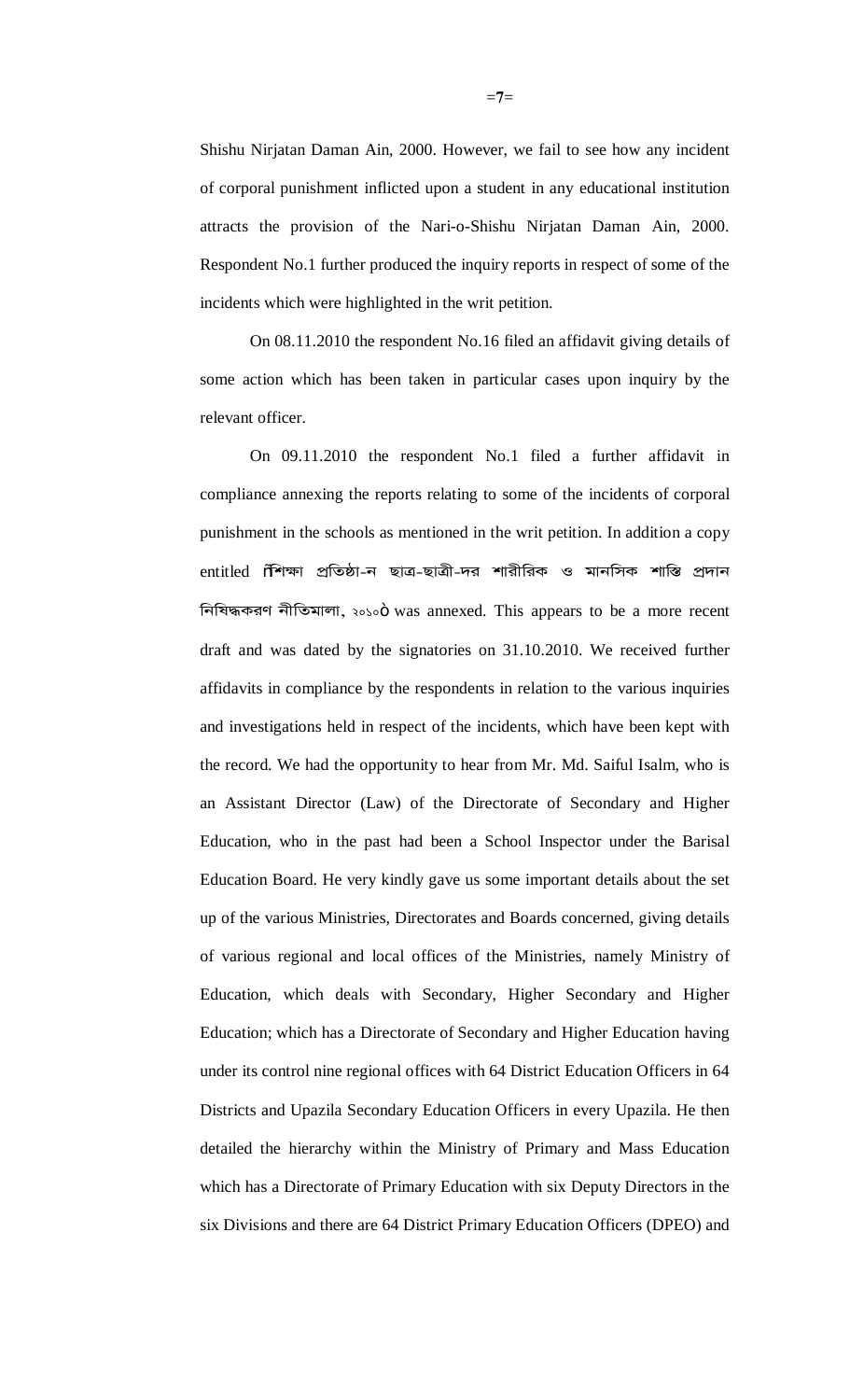Assistant Thana Education Officer (ATEO) in every Upazila. He told us that the ATEOs act as Inspectors. Then he gave us details regarding the Education Boards, which are autonomous bodies under the control of the Ministry of Education. There are nine Boards, of which three are in Dhaka, which deal with the examinations and curricula, namely for Secondary School Certificate (SSC), Higher Secondary Certificate (HSC) and now Junior School Certificate (JSC). He also told us that there is a College Inspector Section and School Inspector Section. The School Inspector Section having School Inspectors, Deputy School Inspectors and Assistant School Inspectors, who deal mainly with recognition of schools and whether or not they are to be given approval and also deal with academic standards. The Inspectors report to the Board, which then forwards the report to the Ministry. He then told us that the Madrasha Education Board is based in Dhaka and deals with Madrasha students from the equivalent of Class-V and above and has 9 regional offices. In addition there is the Ebtedayee Section which deals with students in classes equivalent to Class-I to IV. Finally, he told us that the service conditions of the teachers in the Secondary, Higher Secondary and Higher Education is covered by the regulations framed under the Intermediate and Secondary Education Ordinance 1961 and the service conditions of the teachers in the Primary Schools are regulated by the Government Service Rules and there are no separate laws or regulations in respect of Primary Schools.

Ms. Sara Hossain, learned advocate appearing on behalf of the petitioners, at the very outset, points out that there is no law that allows corporal punishment, but undoubtedly it is widely imposed in schools and madrashas across the country and there is systematic failure of the State to take action to investigate serious allegations of corporal punishment in primary and secondary educational institutions and madrashas. She submits that although, as a result of the Rule issued by this court, guidelines have been formulated in draft on more than one occasion, they are yet to be adopted. She further points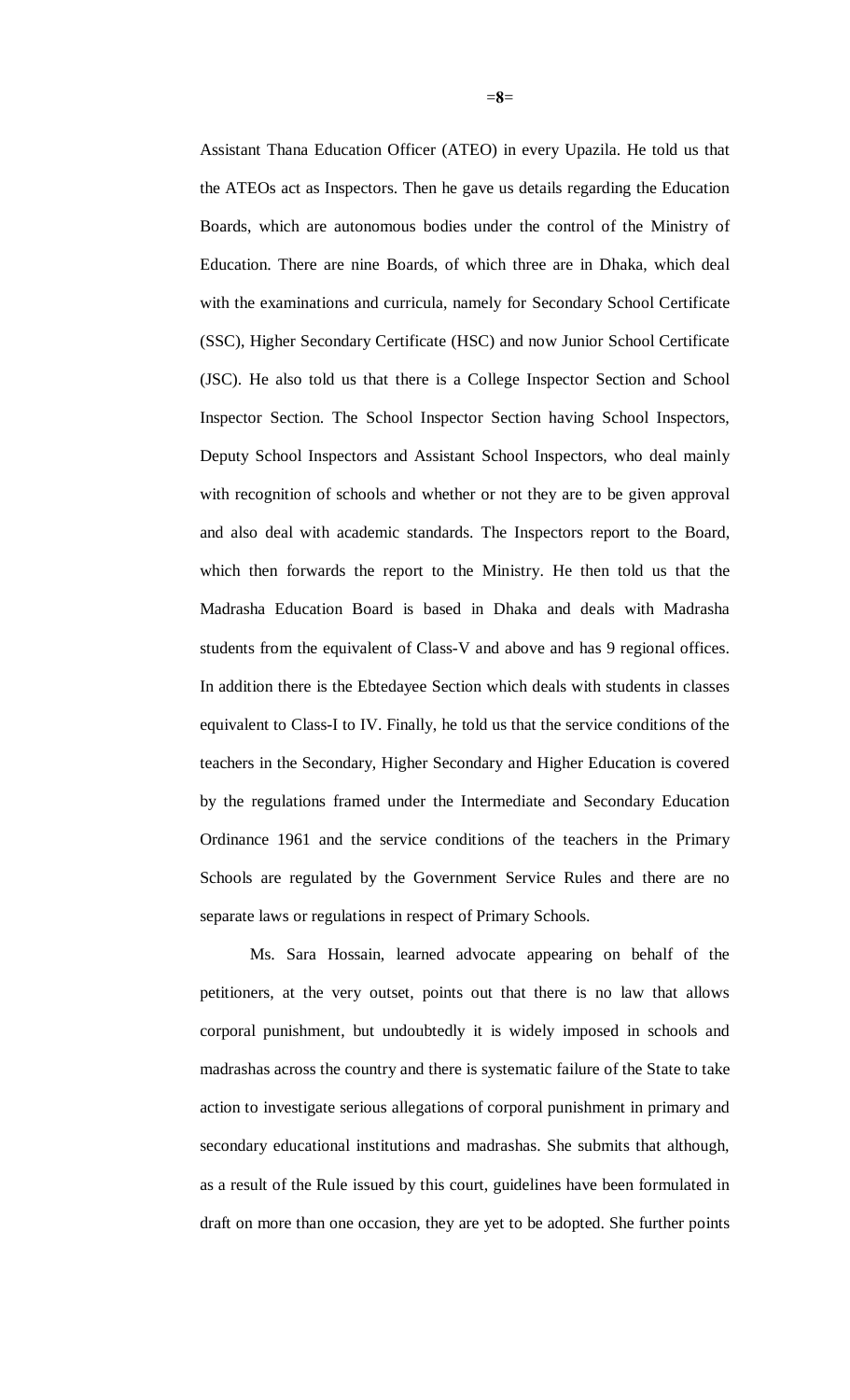out that in the writ petition ten Education Boards have been made parties and yet only two responded to the Rule, and respondents No.5 and 6, who are relevant for the purposes of ascertaining details about the investigation, did not respond to the writ petition. She points out that although there are regulations relating to the Secondary and Higher Educational institutions in respect of discipline of the teachers, as contained in the Intermediate and Secondary Education Ordinance 1961 (the 1961 Ordinance) and the Madrasha Education Ordinance 1978 (the 1978 Ordinance), there is no provision within either ordinance with regard to discipline of students. Regulations framed in 1966 under section 39 (2) of the 1961 Ordinance provide for disciplinary action against the students of Secondary Schools, Intermediate Colleges and Intermediate Section of Degree Colleges. The Regulations provide that the initiative in taking disciplinary action and the award of punishment upon an individual student will remain with the Head of the Institution. But if mass punishment is considered necessary, the matter must be reported to the Chairman of the Board and his orders awaited. The forms of punishment prescribed include imposition of work set as punishment, detention, including extra drill, fines, suspension, expulsion and other punishment. The Regulations further provide that the punishment must never be in any way cruel; a punishment which will occupy a pupil in the open air will be more beneficial than a punishment which confines him in a classroom; when possible, the punishment should take the form of some useful occupation. Most importantly, it is provided that before a teacher turns to punishment he will naturally commence with remonstrance and reasoning and will show his disapproval. She submits that there is a separate ordinance for private schools published in year 1962, but there is no regulation regarding discipline within the school and, more importantly, there is no regulation dealing with the discipline within the Primary Schools.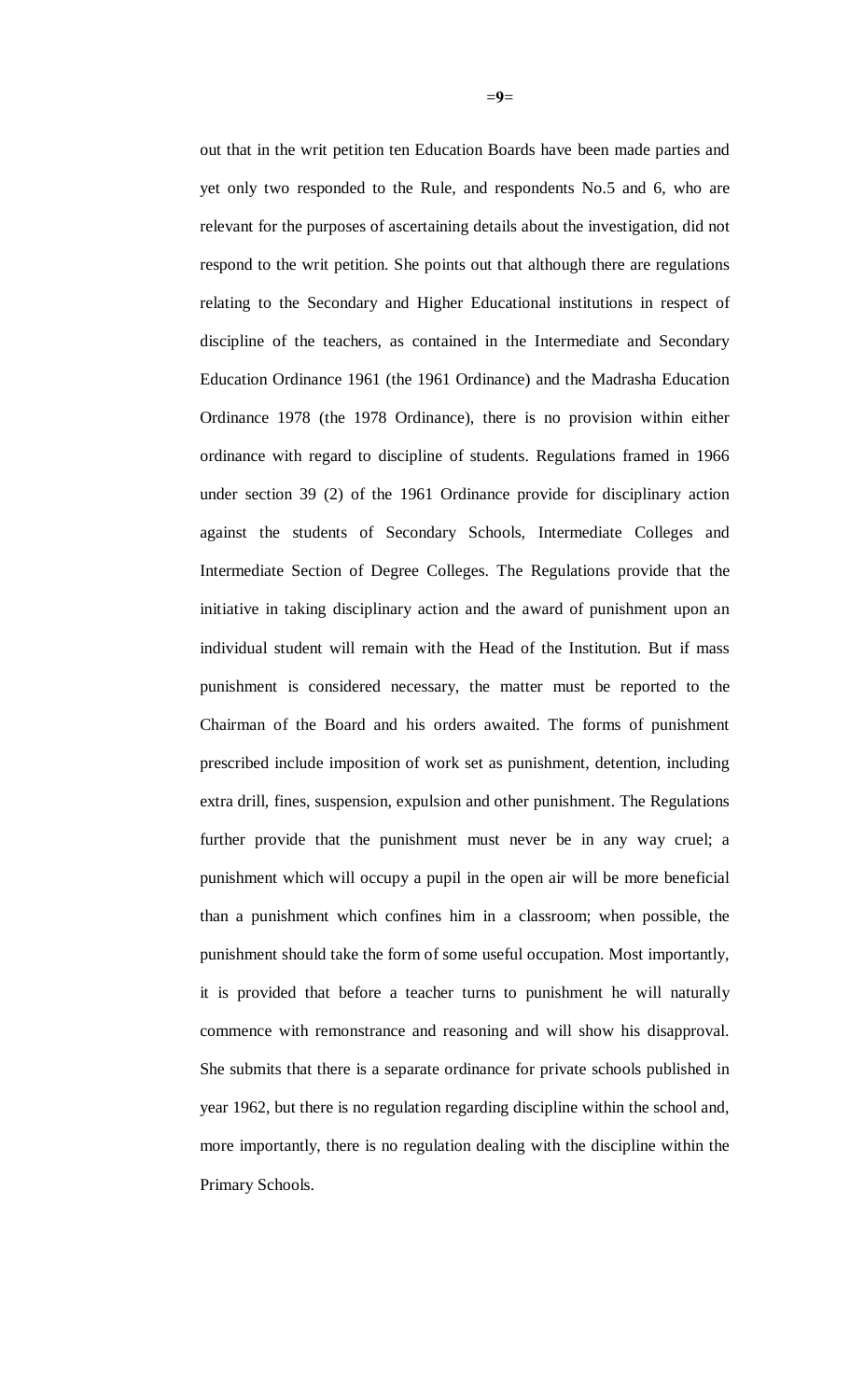Ms Hussain submits that many of the misdoings, for which children are subjected to corporal punishment, are not offences recognised by any law. The cases highlighted in the petition show that punishment has been meted out for not doing homework, failing to bring crayons to school, not saying prayers, having long hair etc. She submits that in fact the punishments which are meted out in the name of discipline or control often themselves constitute criminal offences under the Penal Code, 1860, the Children Act, 1974 as well as the Nari-o-Shishu Nirjatan Daman Ain, 2000.

With regard to the guidelines issued by the Ministry of Education, the learned advocate expresses her appreciation that the Ministry has taken prompt and firm action upon the Rule being issued by this Court in issuing a circular and subsequently drafting guidelines, but she points out that there is no mechanism in place to ensure that the guidelines are brought to the notice of each and every school and educational institution. She submits that the regulations, which were framed under section 39 of the 1961 Ordinance, could be amended in order to add a provision enabling the guidelines to be sent to each and every school and other educational institutions for immediate implementation.

The learned advocate points out that the concept of corporal punishment, and it being not permissible, is not apparent in the Ordinance 1961, but the regulations issued under section 39(2) of the East Pakistan Intermediate and Secondary Education Ordinance 1961 do contain certain provisions relating to indiscipline and misconduct of students and also provide for disciplinary action against students. She points out that evidently even in 1961 there was no provision for imposing corporal punishment on students, and, more importantly, she points out that the punishments detailed in the Regulations were to be used as a last resort; remonstrance being the primary form of punishment.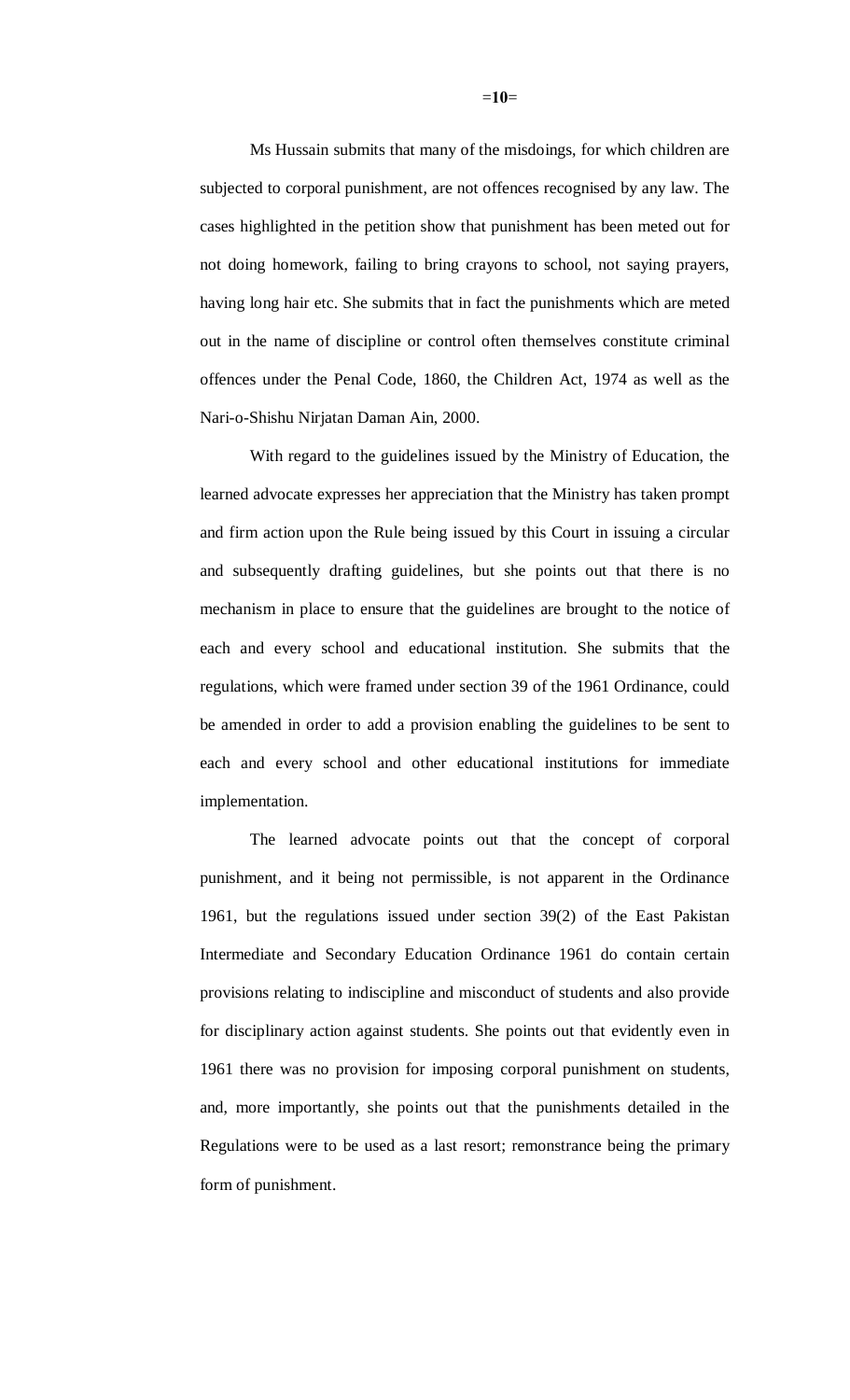The learned advocate points out that it is commonly bandied out that the schools in Bangladesh impose corporal punishment which is provided by regulations, whereas the existing regulations do not indicate that corporal punishment may be imposed on children. She submits that this conception has permeated through to the committee of CRC and the misconception perhaps has arisen as a misinterpretation of section 89 of the Penal Code. However, she submits that section 89 of the Penal Code, as will be apparent from the explanation and illustration to that section, relates to doing some act particularly of medicare upon a child and it is purely a defence for those who give medicare to children and is in no way indicative of consent to impose corporal punishment upon children. The learned advocate submits that there are various departments under the Ministries both of Secondary and Higher Secondary Education as well as the Primary and Mass Education Ministry and also under the Education Boards, who use the service of Inspectors, whose services could be used to monitor the effectiveness of any guidelines and circulars relating to corporal punishment. She also points out that there is a District Development Co-ordination Committee which is chaired by the Deputy Commissioner and whose membership comprises other government officials as well as NGO workers. She submits that this committee may be used for the monitoring of the implementation of the guidelines and Rules and Regulations relating to corporal punishment. She points out that the children have their own rights as human beings and it is not permissible to apply any violence upon them, physical or otherwise, in order to instil discipline. She points out that any violence against another person, however minimal in nature, would be actionable under the criminal law, whereas violence against children in the name of discipline is not being taken seriously; no action is taken and there is no penal sanction. On the contrary, in the name of discipline, corporal punishment is accepted as the norm. She points out that the reports, which have been forwarded by the respondents, show that the incidents of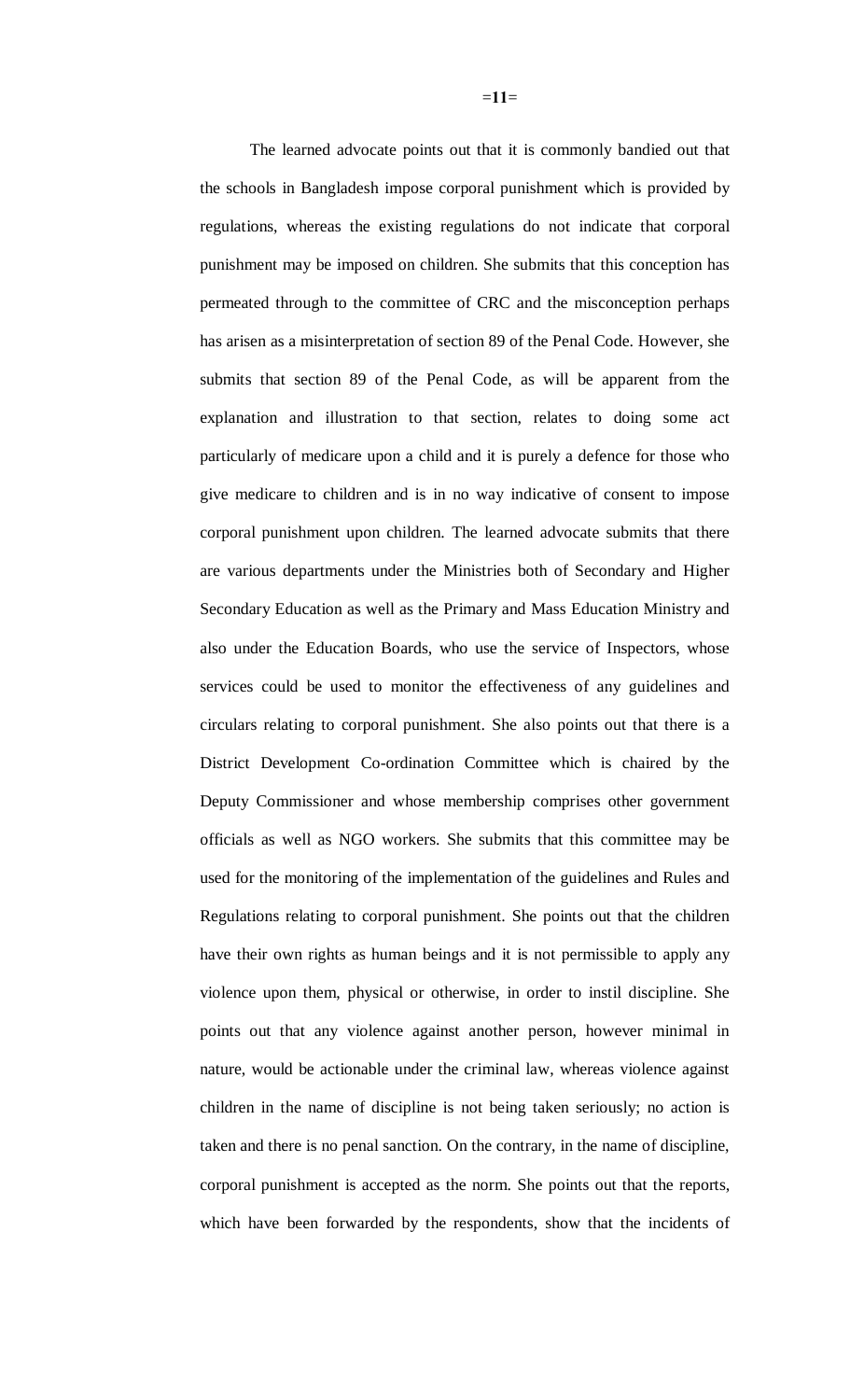corporal punishment have effectively been brushed under the carpet. She points out that apparently the parents allegedly admit to have consented to the children being subjected to corporal punishment. This is an intolerable situation since it is not the parents, who suffered the indignity, humiliation, mental and physical harm and trauma, which is imposed upon the children. She submits that it is not up to the parents to consent or not to consent to the children receiving corporal punishment. She further points out that the incidents of corporal punishment, which appeared to have been settled at the level of local *salish,* is also not permissible, since they involve punishment for occurrences which are not criminal in nature. Where the teachers are palpably guilty of assault and sometimes grievous hurt, *salish* is not an appropriate mode of dispensation of justice. She refers to the decision in the case of *Bangladesh Legal Aid and Services Trust and others vs. Government of Bangladesh and others*, in Writ Petition No.5863 of 2009. By judgment delivered on 08.07.2010, it was held essentially that the trial of any offence and imposition of penalties may only be done by established courts and tribunals and that traditional dispute resolution or alternate dispute resolution must take place in accordance with law and cannot involve the imposition of penalties for conduct not recognized as offence under Bangladesh law. It was further observed that õtraditional dispute resolution processes through the *salish* for resolution of inter alia family disputes take place, but imposition of penalties, such as caning, whipping etc. or fine in such *salish* by a private person is bereft of any legal authority and is illegal. The learned advocate points out that the Hongble Judges further held that  $\tilde{o}$  imposition of extrajudicial punishment is beyond the Constitution and is punishable under the law. The Government shall take appropriate steps for creating awareness amongst people that imposition of extra-judicial punishment is impermissible in law and is, in fact, a crime. The learned advocate points out that the children in the cases mentioned in the writ petition were punished for such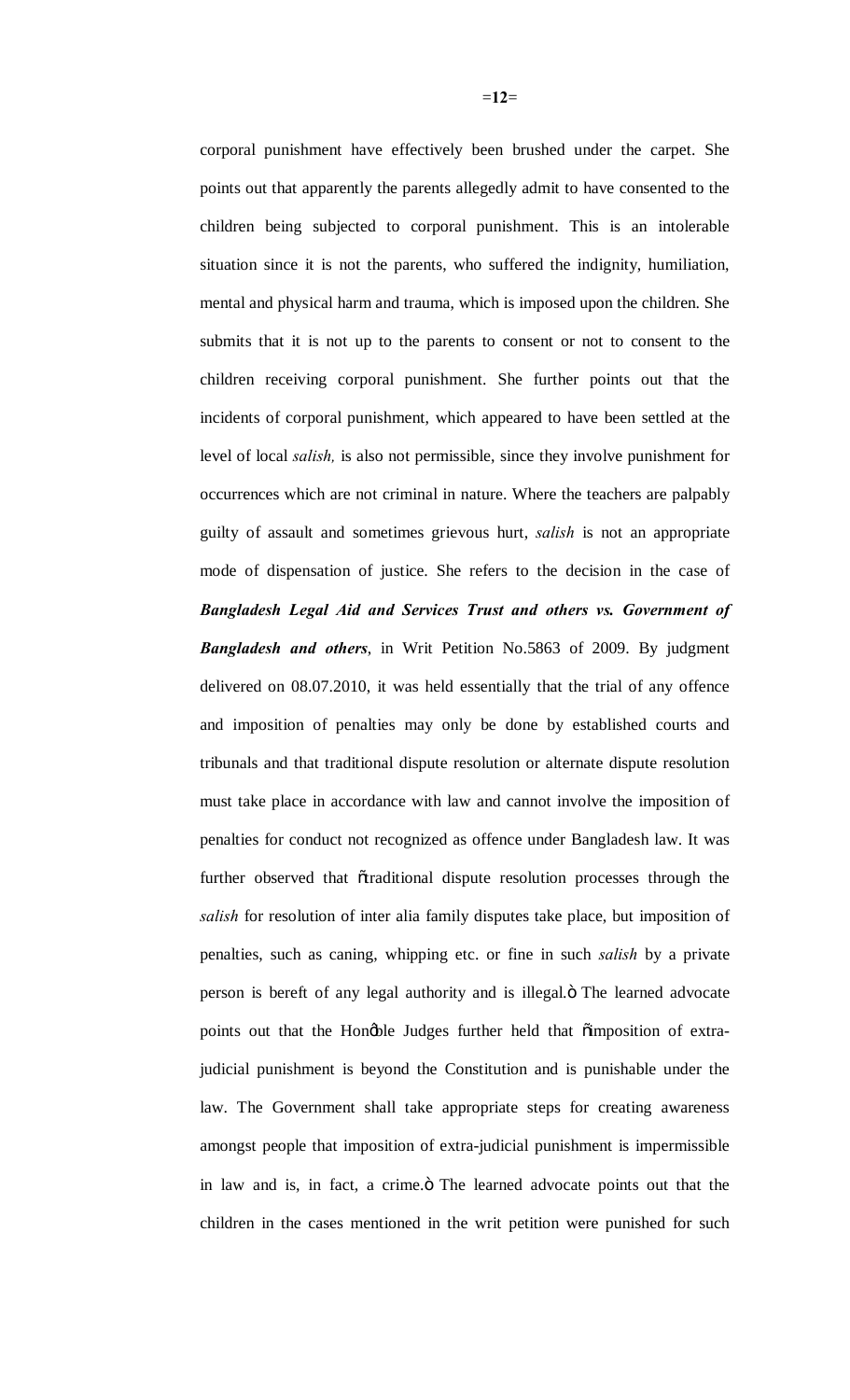minor indiscretion as having long hair, failure to do their home work, failure to bring crayons to school, failure to do prayers on time etc., none of which are criminal offences and yet they are being physically assaulted and injured to the extent that they need medical treatment and some are driven to depression and suicide. She submits that, although the psychological harm resulting from corporal punishment is not as easy to identify as physical injury, researches have been able to correlate corporal punishment with depression, loss of selfesteem and anxiety. In support of her contention, she makes reference to certain research material as mentioned in paragraph-7 of her affidavit dated 26.09.2010. She further submits that there is ample evidence that corporal punishment is injuring the children of Bangladesh through the physical pain it causes as well as subjecting them to severe permanent psychological damage and can interfere with making them well educated and productive members of the society as well as denying them their basic rights to freedom from violence. She also points out that no steps or action appears to have been taken to date by the Bangladesh Medical or Dental Council to provide any guidance on the issue of corporal punishment and its health impacts and implications on children.

Ms Sara Hossain then drew our attention to the laws regarding disciplinary action against school and madrasha teachers and to the extent to which these laws address corporal punishment. She submits that the respective Boards for secondary and higher secondary schools and madrashas have the authority to inspect their respective educational institutions with a view to granting or cancelling their membership/affiliation. In addition, it is provided that any person who contravenes any of the conditions of service shall be liable to disciplinary action including removal from his/her post. (See section 29 of the Madrasha Education Ordinance, 1978) However, imposition of corporal punishment is not specifically made an offence nor is it a ground for taking disciplinary action against the teacher. She points out that regulation 11 of the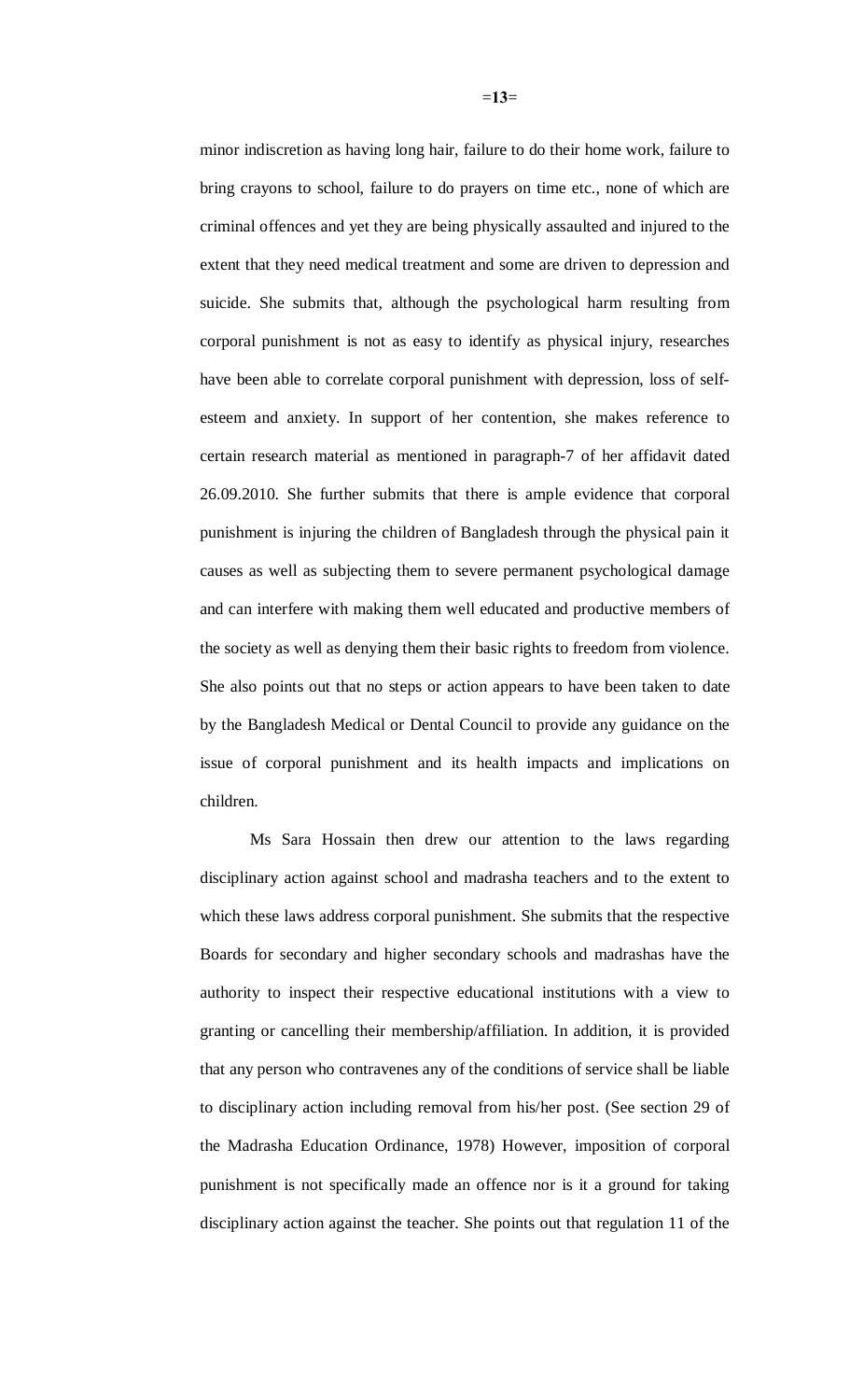Bangladesh Madrasha Education Board Governing Bodies and Managing Committees Regulations, 1979 provides that a teacher who commits a breach of the provisions of these regulations or who is guilty of negligence of duty, inefficiency or corruption or who knowingly does anything detrimental to the interests of the madrasha or is guilty of professional misconduct shall be liable to various punishments. What might amount to professional misconduct is also detailed by the regulation, but imposition of corporal punishment is not specifically mentioned. The learned advocate further points out that there are specific definitions of misconduct within the Government Servants Discipline and Appeal Rules 1985, but again imposition of corporal punishment is not listed as a professional misconduct. The learned advocate submits that the definition of professional misconduct should include imposition by teachers of corporal punishment upon students and should make them liable to sanctions/punishments.

Ms Hussain then mentioned that Bangladesh is obliged under international law to eliminate corporal punishment and to provide effective remedies for children. She submits that the fundamental guiding principles of international human rights law provide that every individual has a right to respect for his/her human dignity, physical integrity, and equal protection under the law. Bangladesh being a party to the Convention on the Rights of the Child (CRC), 1989, the International Covenant on Civil and Political Rights (ICCPR), 1966 and the Convention on the Prohibition of Torture and Other Forms of Cruel, Degrading and Unusual Treatment or Punishment, which specifically identify corporal punishment as degrading, physically harmful and constituting a denial to children of their protection from cruel and unusual punishment and equal protection under the law. She also points out that General Comment 8 to the CRC further establishes that all forms of corporal punishment are inconsistent with the CRC. She points out that the Committee on the Rights of the Child in its concluding observations on Bangladesh $\phi$ s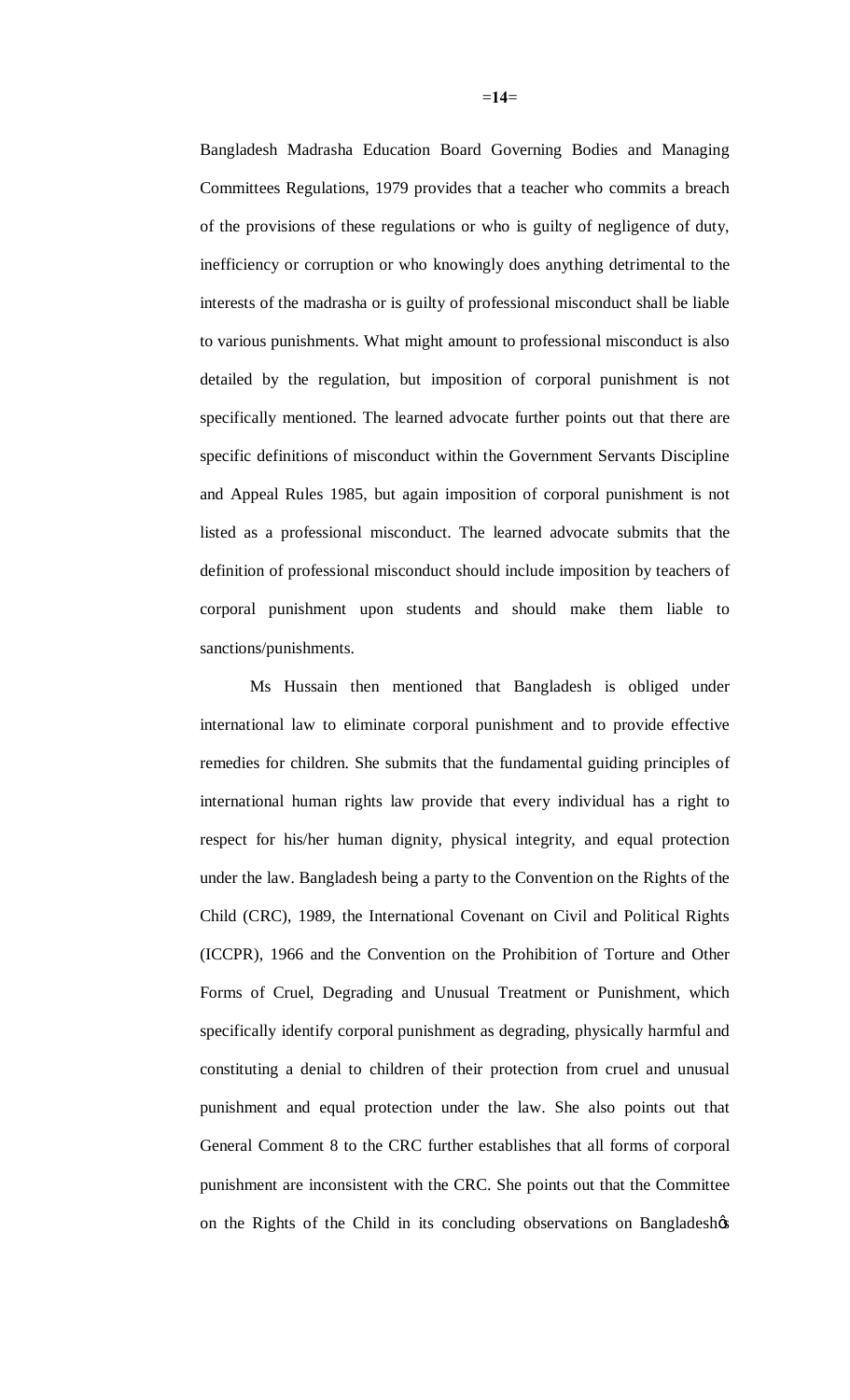periodic report in 2009 commented that the Committee remained concerned about the ineffective implementation of the existing laws to prevent corporal punishment and the existence of certain regulations in schools that permit forms of corporal punishment. It commented further that the Committee was concerned that although the Constitution prohibits cruel, inhuman or degrading treatment, children continue to be victims of corporal punishment and other forms of cruel and degrading treatment because of its acceptance in law and society. The Committee recommended certain measures to avert such situation.

Mr. Md. Motahar Hossain, the learned Deputy Attorney General appearing for the respondents in fact does not oppose the Rule and has provided us with reports of the inquiries which have taken place as well as reporting the activities of the Ministry from time to time keeping us abreast of all the developments. In essence, he is also not in favour of corporal punishment in the schools and madrashas. He points out that the circular and guidelines have been published and circulated in all the educational institutions throughout the country. He contends that the provision in the circular relating to the inclusion of imposition of corporal punishment as misconduct would require to be placed in the regulations by amending the Regulations of 1966. However, he submits that the publicity in the print media as well as in the electronic media as directed by the resolution of the committee (Annexure-6) has been complied with and the matter has been published abundantly in all the newspapers as well as over the radio and UNICEF has been requested to provide publicity material for television as well as for providing posters and leaflets to the public.

We have considered the submissions of the leaned advocates and perused the bundles of papers submitted by the parties. The contents of the writ petition and the additional affidavits filed by the parties have exposed the dark and sinister side of education in Bangladesh. The details of some of the incidents have stirred our conscience and left us feeling distraught at the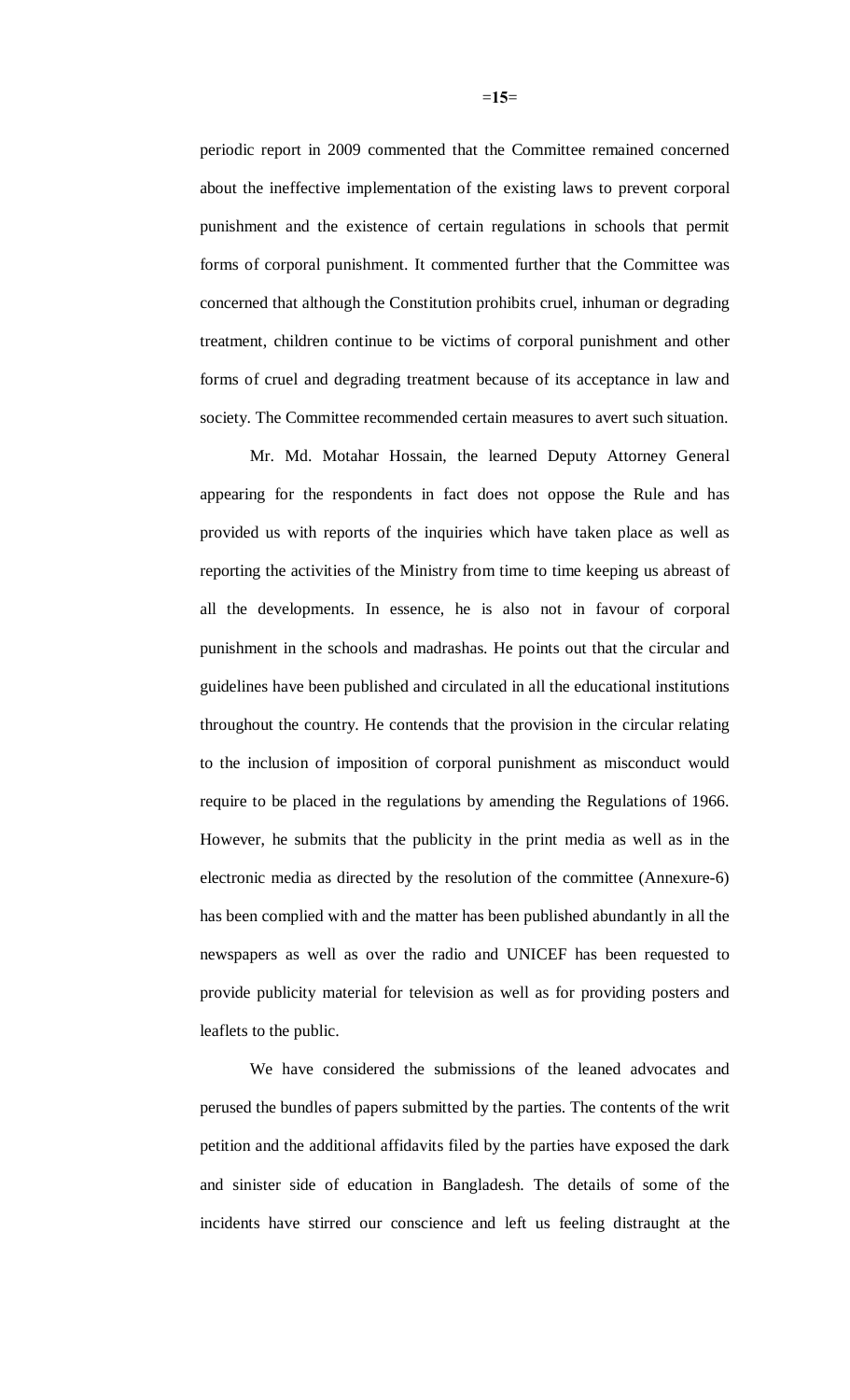thought of parents allowing their children to be beaten and teachers mercilessly beating their pupils for small indiscretions. Most importantly, it is distressing to note that some of the incidents have led to fatality. Let us consider what is happening in the name of instilling discipline into children.

What is corporal punishment?

Generally, corporal punishment, i.e. punishment inflicted on the body, as a form of discipline, has been exercised across the world possibly from the first existence of family on earth. Corporal punishment includes hitting (ösmackingö, öslappingö, öspankingö) children, with the hand or with an implement - a whip, stick, belt, shoe, wooden spoon, etc. But it can also involve, for example, kicking, shaking or throwing children, scratching, pinching, biting, pulling hair or boxing ears, forcing children to stay in uncomfortable positions, burning, scalding or forced ingestion (for example, washing children's mouths out with soap or forcing them to swallow hot spices). In addition, there are other non-physical forms of punishment, including, for example, punishment which belittles, humiliates, denigrates, scapegoats, threatens, scares or ridicules the child. Parents rebuke and chastise their own children for all sorts of behaviour which is not to their liking. In fact children bear the brunt of so-called disciplinary action from everyone older in age or bigger in size. Corporal punishment imposed upon children of all ages by parents and teachers is an every-day affair and has been going on through the ages. It can be said that the attitude of acceptance of corporal punishment as a norm has been handed down from generation to generation, as if by way of inheritance. So much so, that some adults/parents acquiesce to corporal punishment imposed upon their children as the only way to teach them and it is normal since they themselves were subjected to the same treatment. Some go so far as to say that had it not been for the chastisement and punishment, we would not be what we are today.

=**16**=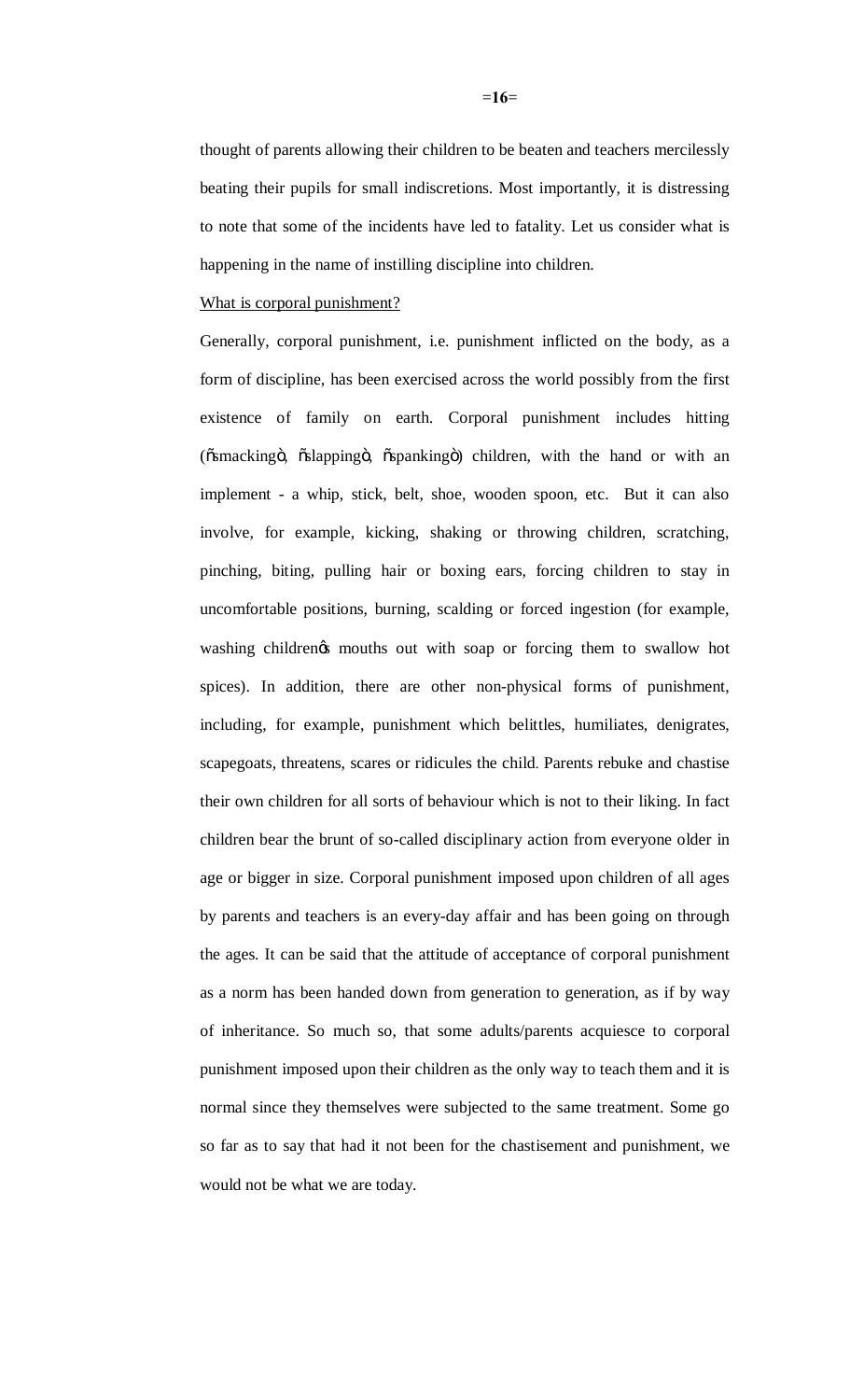As we have noted from the materials placed before us, the severity of the punishment ranges from verbal abuse/rebuke to physical violence by the use of the limbs or other implements varying in size, shape and degree of lethalness. Conversely, the effect of the corporal punishment manifests in various forms and varies with the mental and physical state and stature of the child and can range from the not so visible psychological effect to the patent physical injury requiring hospitalisation and occasional death. Constant and prolonged rebuke can also lead to suicide of the child.

Article 19 of the Convention on the Rights of the Child (CRC) 1989 provides as follows:

19.1. States Parties shall take all appropriate legislative, administrative, social and educational measures to protect the child from all forms of physical or mental violence, injury or abuse, neglect or negligent treatment, maltreatment or exploitation, including sexual abuse, while in the care of parent(s), legal guardian(s) or any other person who has the care of the child.

2. Such protective measures should, as appropriate, include effective procedures for the establishment of social programmes to provide necessary support for the child and for those who have the care of the child, as well as for other forms of prevention and for identification, reporting, referral, investigation, treatment and follow-up of instances of child maltreatment described heretofore, and, as appropriate, for judicial involvement.

In this context, Article 28.2 of the CRC provides as follows:

28.2.  $\delta$ States Parties shall take all appropriate measures to ensure that school discipline is administered in a manner consistent with the child the human dignity and in conformity with the present Convention. $\ddot{o}$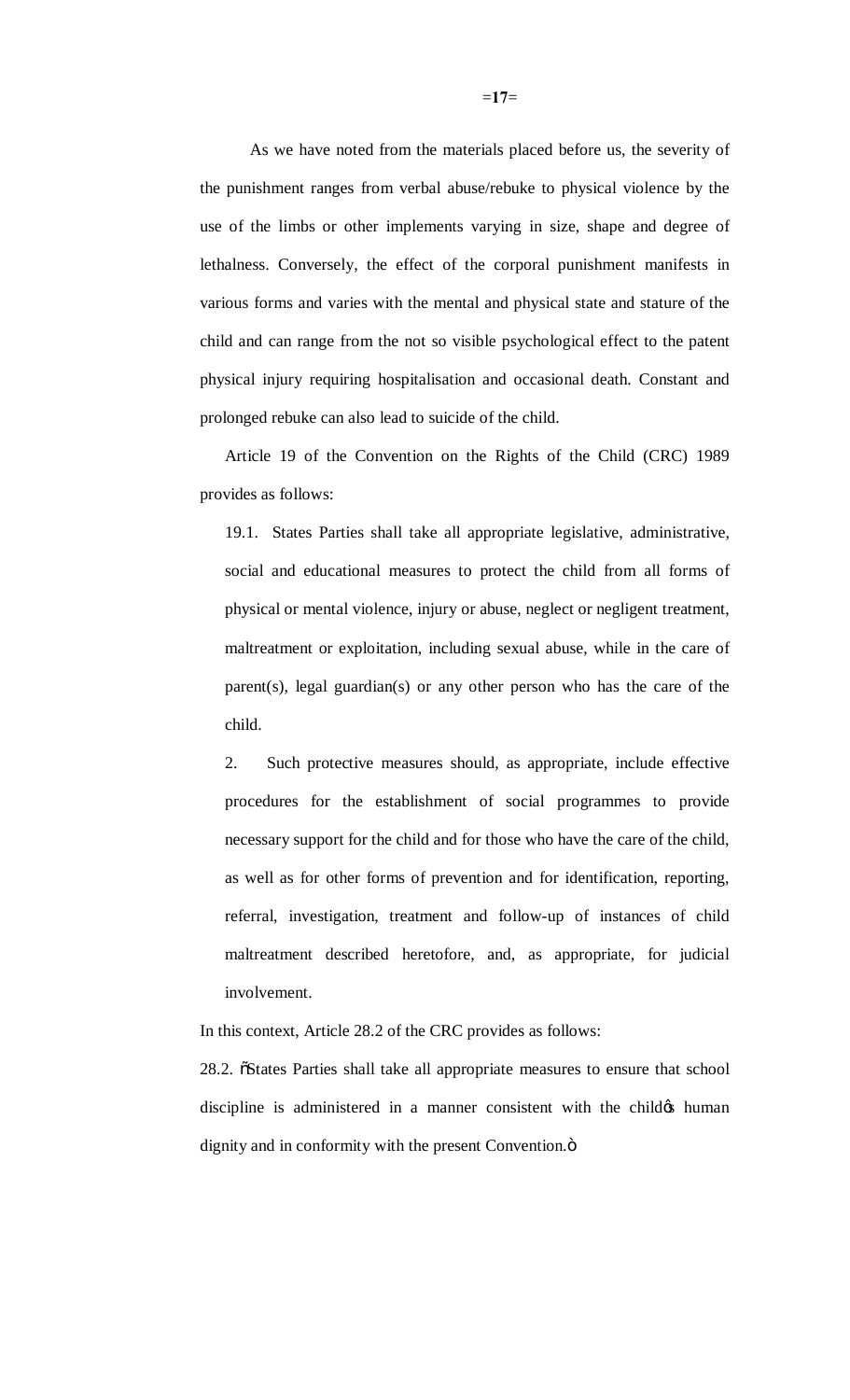Article 37 of the CRC requires States to ensure that ono child shall be subjected to torture or other cruel, inhuman or degrading treatment or punishmentö

General Comment No.8 dated 02.03.2007 issued by the Committee of the CRC focuses on corporal punishment and other cruel or degrading forms of punishment with a view to highlight the obligation of all States parties to move quickly to prohibit and eliminate all corporal punishment and all other cruel or degrading forms of punishment of children and to outline the legislative and other awareness-raising and educational measures that States must take.

The Committee recognises that the practice of corporal punishment directly conflicts with the equal and inalienable rights of children to respect for their human dignity and physical integrity.

Article 35 of our Constitution deals broadly with protection of citizens in respect of trial and punishment. Clause  $(5)$  of article 35 provides that  $\tilde{p}$  on person shall be subjected to torture or to cruel, inhuman or degrading punishment or treatment. " Taken one step further, it should be obvious that if any person is protected from õtorture or to cruel, inhuman or degrading punishment or treatmentö after conviction of a criminal offence, then it stands to reason that a child shall not be subjected to such punishment for behaviour in school which cannot be termed criminal offence.

Information downloaded from the internet, as reported by Integrated Regional Information Networks (IRIN) on 3 November, 2009 referring to a study conducted by UNICEF, suggests that  $\tilde{\text{om}}$  children in Bangladesh are regularly exposed to physical abuse at school, at home or where they work. $\ddot{o}$ 

- õAccording to the report, 91% of the children surveyed faced various levels of physical abuse at school, while 74% were abused at home. $\ddot{o}$
- The threat of corporal punishment was a major reason why children played truant or had lost interest in their studies, the report said, adding that only 75% of enrolled students regularly attended school. $\ddot{o}$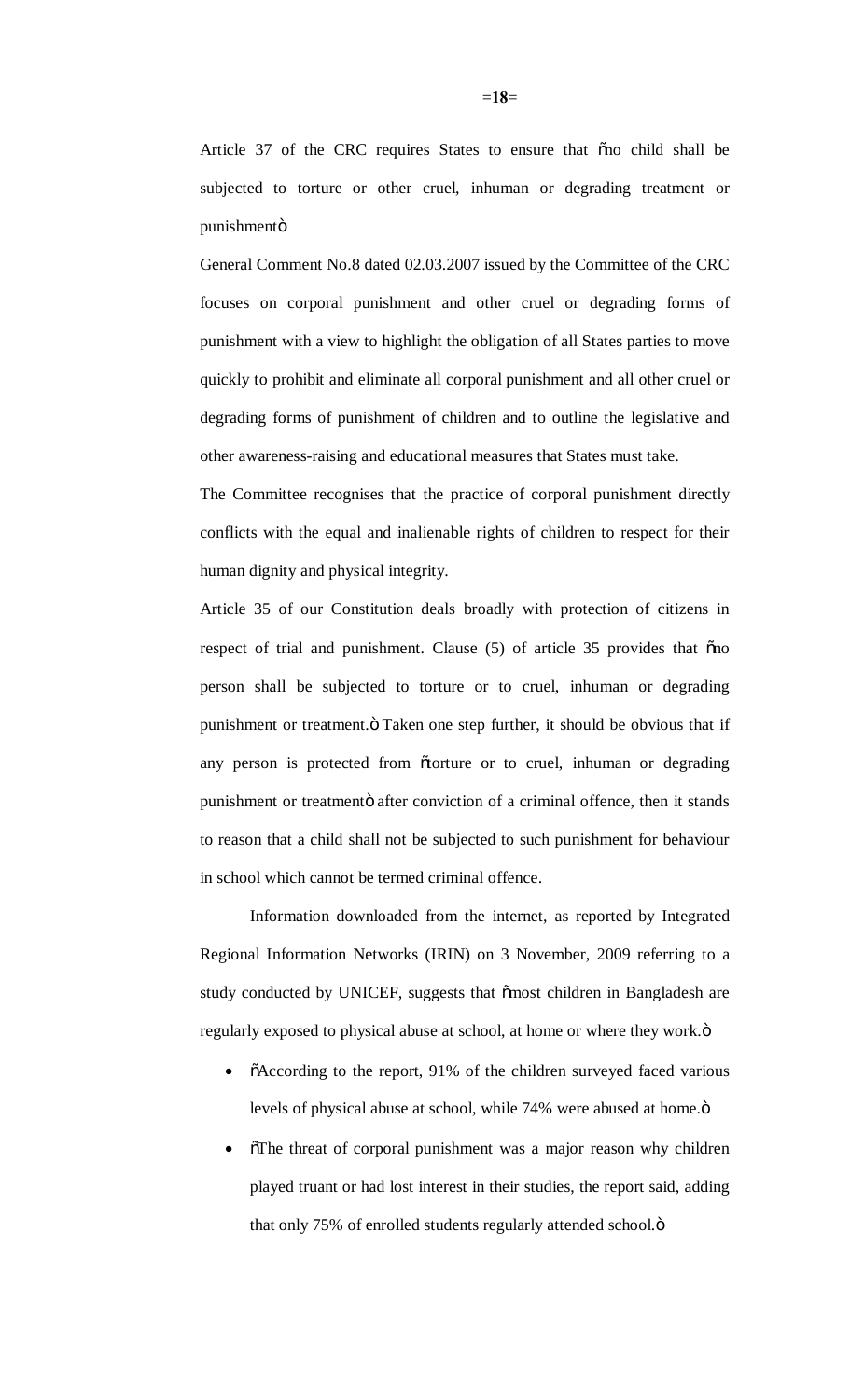Of the children engaged in child labour, the report states that  $\tilde{c}$  apart from having to put up with a heavy workload, poor wages and dangerous working conditions - a quarter of them were regularly beaten; 65% said they were punished in one form or another in their workplaces.

•  $\delta$ At home the survey found that 99.3% of the children reported being verbally abused and threatened regularly by their parents. Slapping was a common form of discipline for 70% of the children, while 40% were regularly beaten or kicked. $\ddot{\text{o}}$ 

#### Harmful effects of corporal punishment

There cannot be any doubt that corporal punishment is detrimental to children's well-being and has serious physical, psychological and emotional effects, as well as causing truancy and dropping out of school. This in turn exacerbates the cycle of illiteracy and poverty.

We commend the steps taken by the Ministry of Education in issuing the circular prohibiting corporal punishment in all educational institutions. We would strongly recommend that the awareness drive must continue. In addition the authority concerned must take steps to incorporate imposition of corporal punishment as  $\pm$ misconductø within the service rules for teachers so that any teacher imposing corporal punishment on a pupil will be subjected to departmental proceedings for misconduct. The law must, therefore, be amended accordingly.

The authorities concerned must ensure that everyone coming into contact with children must realise that corporal punishment is harmful for the well-being of the children and, therefore, anyone contravening the prohibition is not only in breach of the terms and conditions of his service, but also may be liable to punishment under the existing criminal law.

The cases mentioned in the writ petition are indicative of the physical harm done to children who were subjected to corporal punishment. To our dismay, we note that in some cases the children did not even receive medical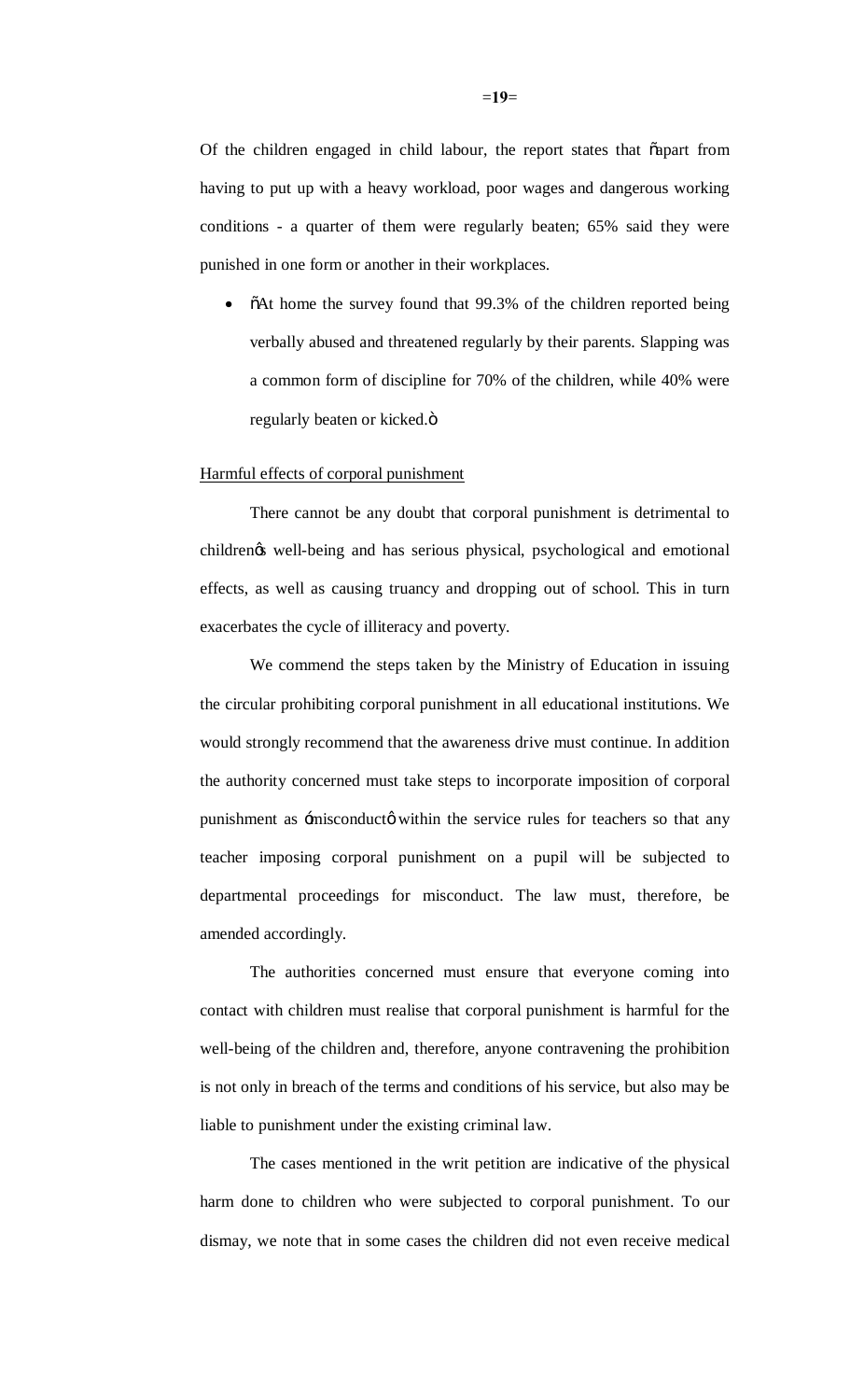treatment. Emotional harm is less easy to detect, as is psychological damage. Emotional and psychological damage manifest in the behaviour of children subsequent to being subjected to corporal punishment. When a child plays truant, it is obvious that going to school is distasteful to the child. He or she fears more punishment. Children become inattentive in their studies and in some cases they end up dropping out of school altogether. This obviously has far reaching effects on the child *o* development and future prospects in life. Moreover, we have seen in a number of cases that children have resorted to taking their own life. This undoubtedly is an unwanted and avoidable loss of human life.

#### Legal framework with regard to corporal punishment

The learned advocate for the petitioner brought to our notice one decision of the Delhi High Court in *Parents Forum for Meaningful Education and Another Vs. Union of India and another, AIR 2001 (Delhi) 212.* The case concerned Rule 37(1)(a)(ii) and (iv) of the Delhi School Education Rules, which empowered teachers to impose corporal punishment. Striking down the said Rule, a Division Bench of the Delhi High Court, after going through the national laws and the provisions of the Convention on the Right of the Child (CRC) observed, *inter alia*, as follows:

"20. The child has to be prepared for responsible life in a free society in the spirit of understanding, peace, and tolerance. Use of corporal punishment is antithetic to these values. We cannot subject the child to torture and still expect him to act with understanding, peace and tolerance towards others and be a protagonist of peace and love. It was probably for this reason Mahatma Gandhi said that  $\tilde{o}$  if we are to reach real peace in this world, and if we are to carry on a real war against war, we shall have to begin with children, And if they will grow up in their natural innocence, we wongt have to struggle, we wongt have to pass fruitless idle resolutions, but we shall go from love to love and peace to peace, until at last all the corners of the world are covered with that peace and love for which, consciously or unconsciously, the whole world is hungering.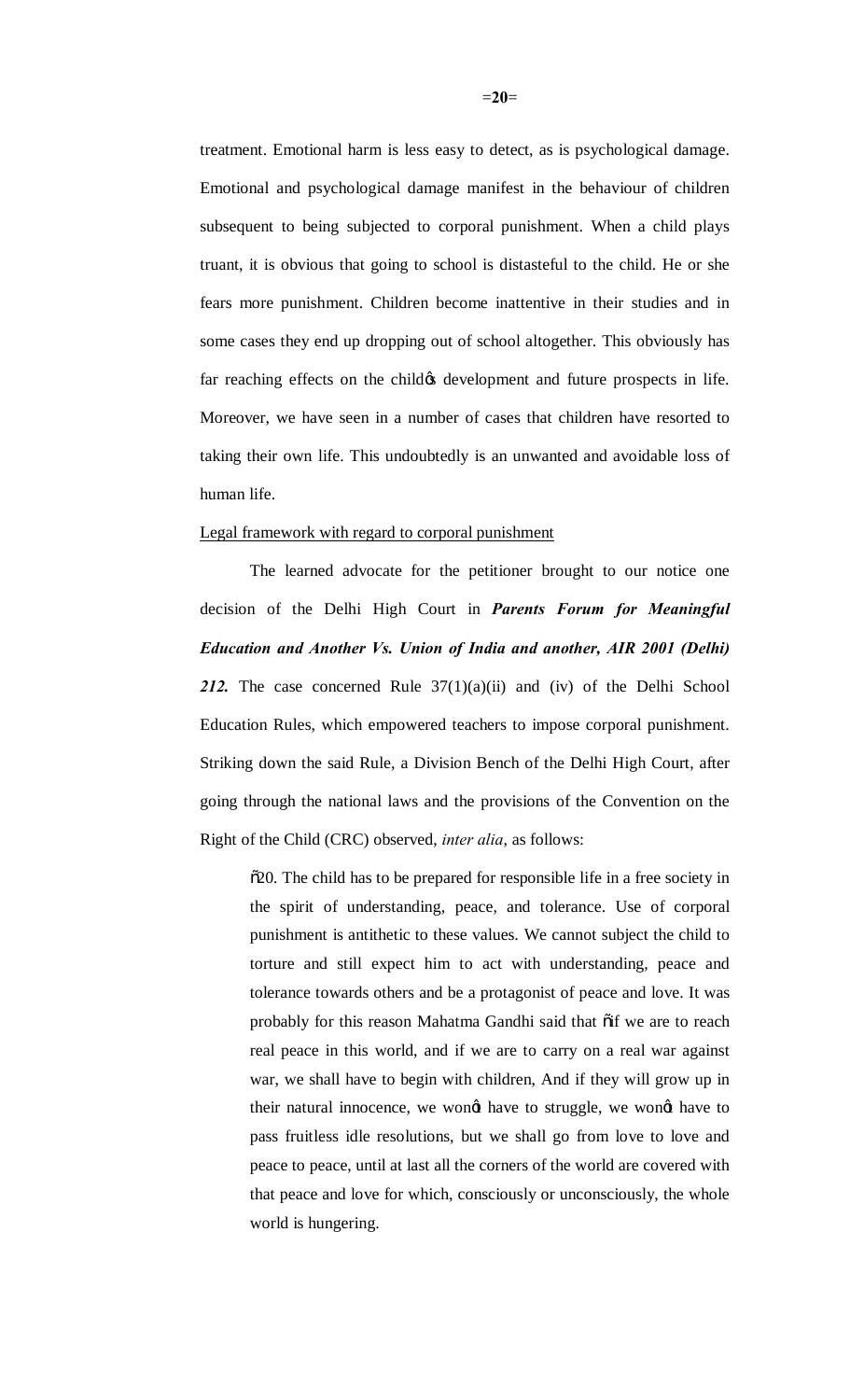21. Child being a precious national resource is to be nurtured and attended with tenderness and care and not with cruelty. Subjecting the child to corporal punishment for reforming him cannot be part of education. As noted above, it causes incalculable harm to him, in his body and mind. In F.C. Mullin v. Administrator, Union Territory of Delhi and others MANU/SC/0517/1981: 1981 CRiLJ306, the Supreme Court held that every limb or faculty through which life is enjoyed is protected by Article 21. This would include the faculties of thinking and feeling. Freedom of life and liberty guaranteed by Article 21 is not only violated when physical punishment scars the body, but that freedom is also violated when it scars the mind of the child and robs him of his dignity. Any act of violence which traumatises, terrorises a child, or adversely affects his faculties falls foul of Article 21 of the Constitution. In saying so we are also keeping in view the Convention on the Rights of the Child which in clear terms cast an obligation on the state party to take all appropriate legislative, administrative, social and educational measures to protect the child from all forms of physical or mental violence, injury or abuse, maltreatment, torture, inhuman or degrading treatment, exploitation including sexual abuse while in the care of the parent, legal guardian or any other person who are in the care of the child. The signatory state is also obliged to protect the dignity of the child. We have relied upon the Convention in consonance with the decision of the Supreme Court in Bandhua Mukti Morcha v. Union of India and others MANU/SC/0552/1997:[1997]2SCR379, wherein the Supreme Court relying upon the Convention on the Rights of the Child made use of the same and read it along with Articles 21,23,24,39(e) and (f) and 46 to hold that it was incumbent on the State to provide facilities to the child under Article 39(e) and (f) of the Constitution. It was also observed that child cannot develop to be a responsible and productive member of the society unless and environment is created which is conducive to his social and physical health. ö

From the above case we note that the existing law of the country concerned allowed corporal punishment in the school setting and those provisions were struck down by the superior court.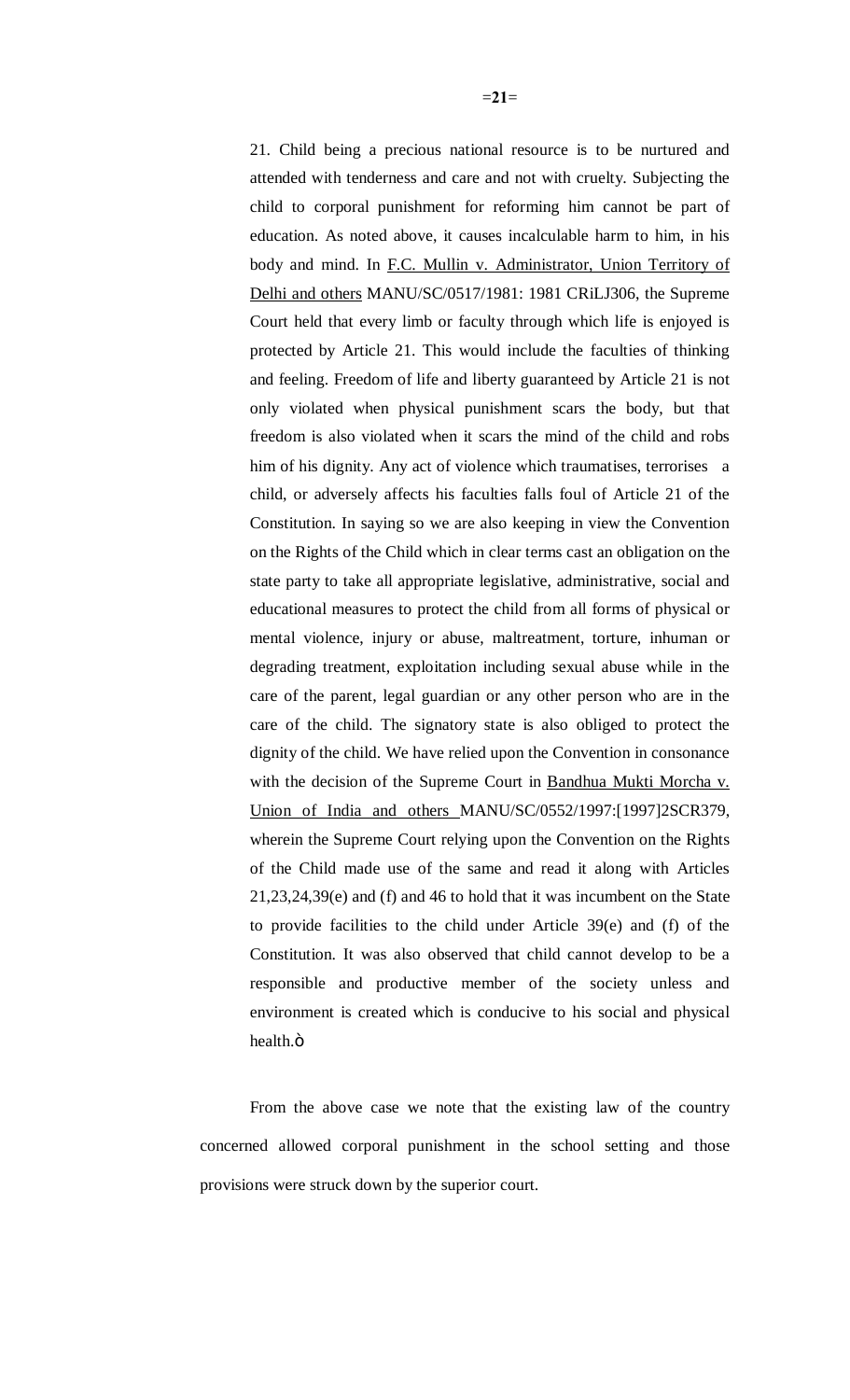So far as we have seen, the existing laws of Bangladesh do not provide specifically for corporal punishment either in the home or in the educational institutions. However, a number of cases have been brought to our notice, which indicate that corporal punishment is pervasive in the homes, schools and work places. It is also pointed out that the Penal Code and the Code of Criminal Procedure, the Prisoners Act, 1894, Whipping Act, 1909, Cantonment Pure Foods Act, 1966, Suppression of Immoral Traffic Act, 1933, Railways Act, 1890 and the Children Rules, 1976 provide for the imposition of corporal punishment for certain offences. But these do not relate to the school or home setting.

In a report compiled by Global Initiative<sup>1</sup> it has been suggested that section 89 of the Penal Code provides a defence for the imposition of corporal punishment, thereby suggesting that corporal punishment such as those imposed by the parents or teachers are allowed by law. This in our view is an erroneous argument since section 89 does not at all relate to corporal punishment, as would be apparent from the other provisions of law contained in that chapter of the Penal Code. Chapter IV of the Penal Code is titled  $\tilde{C}$ General Exceptionsö and gives details of acts which would not constitute a criminal offence. In our view, reading section 89 together with section 91 would expose the error in the interpretation relied upon by Global Initiative. Section 89 and 91 provide as follows:

"89. Nothing which is done in good faith for the benefit of a person under twelve years of age, or of unsound mind, by or by consent, either express or implied, of the guardian or other person having lawful charge of that person, is an offence by reason of any harm which it may cause, or be intended by the doer to cause or be known by the doer to be likely to cause to that person:

#### Provided-

*First.-*That this exception shall not extend to the intentional causing of death, or to the attempting to cause death;

 $<sup>1</sup>$  An international organisation set up in 2001 to campaign for worldwide prohibition by law of</sup> all corporal punishment of children, whether by parents or schools.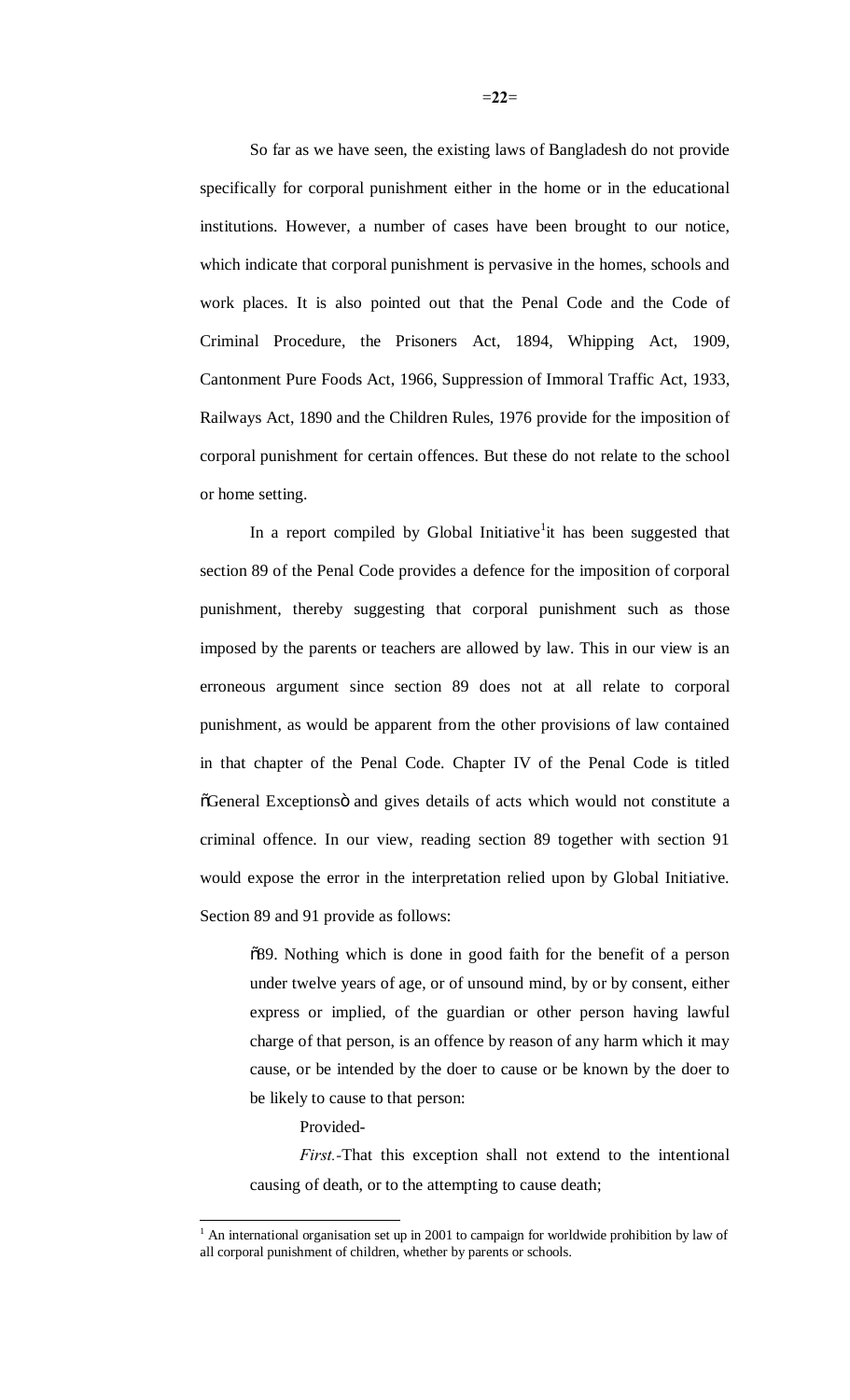*Secondly.-* That this exception shall not extend to the doing of anything which the person doing it knows to be likely to cause death, for any purpose other than the preventing of death or grievous hurt; or the curing of any grievous disease or infirmity;

*Thirdly.-* That this exception shall not extend to the voluntary causing of grievous hurt, or to the attempting to cause grievous hurt, unless it be for the purpose of preventing death or grievous hurt, or the curing of any grievous disease or infirmity;

*Fourthly.-* That this exception shall not extend to the abetment of any offence, to the committing of which offence it would not extend.

## *Illustration*

A, in good faith, for his child the benefit without his child consent, has his child cut for the stone by a surgeon, knowing it to be likely that the operation will cause the child  $\alpha$  death, but not intending to cause the child the death. A is within the exception, inasmuch as his object was the cure of the child.

91. The exceptions in section 87, 88 and 89 do not extend to acts which are offences independently of any harm which they may cause, or be intended to cause, or be known to be likely to cause, to the person giving the consent, or on whose behalf the consent is given.

#### *Illustration*

Causing miscarriage (unless caused in good faith for the purpose of saving the life of the woman) is an offence independently of any harm which it may cause or be intended to cause to the woman. Therefore, it is not an offence  $\delta$ by reason of such harmo; and the consent of the woman or of her guardian to the causing of such miscarriage does not justify the act.ö

Corporal punishment is the voluntarily infliction of hurt upon a body of a person by the use of any implement such as cane, stick, ruler or any other object or by the use of hands, legs or any other parts of the body of the person inflicting the physical blow. The third proviso to section 89 provides that the exception of section 89 shall not extend to the voluntary causing of grievous hurt, or to the attempting to cause grievous hurt, unless it be for the purpose of preventing death or grievous hurt, or the curing of any grievous disease or infirmity. This, therefore, clearly excludes any situation where a teacher causes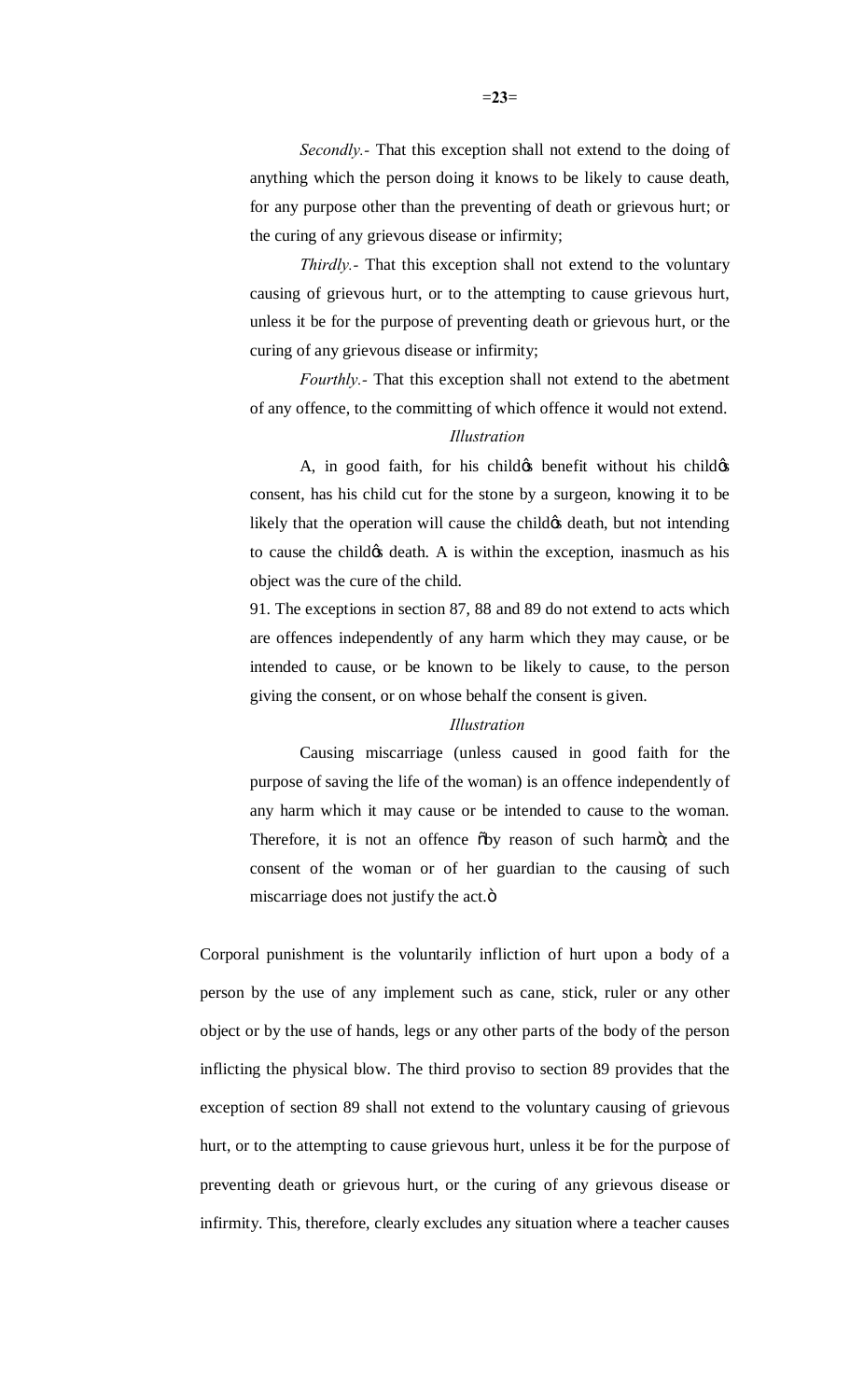grievous hurt to a student. Section 91 makes it clear that any hurt which itself would amount to a criminal offence is not covered by the exception. Thus beating a child with a cane causing a bleeding injury would be an offence under section 323 of the Penal Code and would, therefore, not be covered by the exception in section 89. In our opinion this section as well as some of the other sections in this chapter relate to acts done by persons giving medical care and as such corporal punishment is not contemplated by these provisions in Chapter IV of the Penal Code.

Moreover, it is our view that the argument that the parent or a child consents to corporal punishment in the school is a fallacious argument. When a child is admitted in any school the parents and the child consent to be given educational instruction. Unless any particular school has within its written prospectus a stipulation that the child may be subjected to corporal punishment in the event of any breach of school regulation or for lack of academic attainment or for indiscipline generally, it cannot be said that either the parents or the student has consented to the child being subjected to corporal punishment.

However, after going through the legislation relating to schools and madrashas, we find that section 39(2) of the East Pakistan Intermediate and Secondary Education Ordinance, 1961 provides for framing regulations and in such regulations published in the Dacca gazette, part-I dated  $15<sup>th</sup>$  September 1966, there is provision for disciplinary action against students of secondary school, intermediate colleges and intermediate section of degree colleges. In the said regulations certain actions and behaviour of students are deemed to constitute the offence of indiscipline and misconduct. The regulations then provide for infliction of suitable penalties when, if any pupil is found guilty of indiscipline or misconduct, it would be for the head of the institution to take disciplinary action and award punishment unless mass punishment was considered necessary, when the matter would be reported to the Chairman of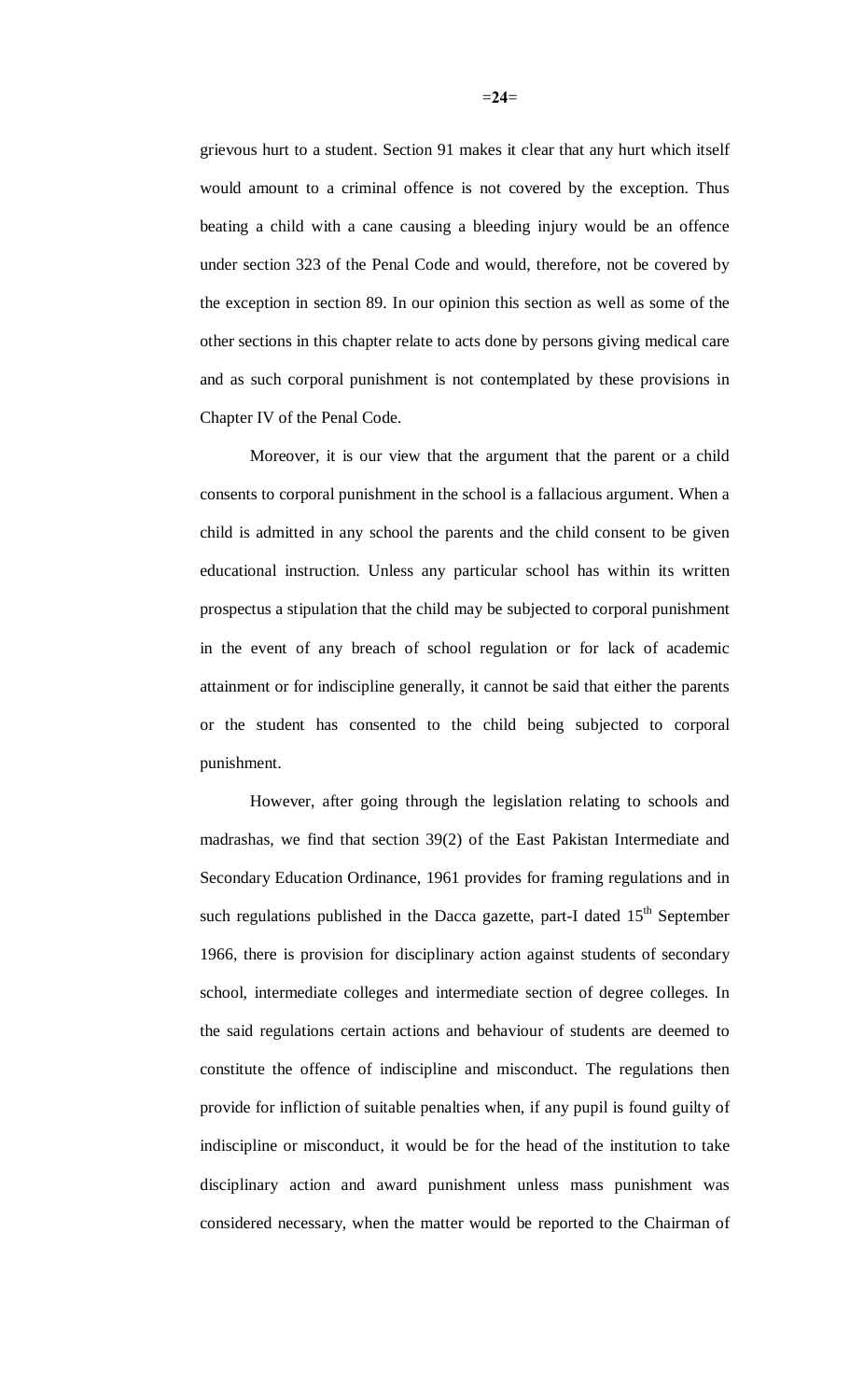the Board and his orders would be awaited. The punishment available under this regulation are: (i) imposition of work set as punishment, (ii) detention, including extra drill (iii) fine (iv) suspension (v) expulsion and (vi) other punishment. The method of implementing punishment is given in the regulations. The mode of other punishment is detailed in the regulation which provides as follows:

## **"(vi) Other punishment**

A teacher will often be able to impose other punishments which will be more suitable to certain offences than the punishments which have been mentioned above. When this is done, these three considerations should be borne in mind-

(a) The punishment must never be in any way cruel.

(b) A punishment which will occupy a pupil in the open air will be more beneficial than a punishment which confined him in a class-room.

(c) When possible, the punishment should take the form of some useful occupation. $\ddot{o}$ 

Thus, we do not find any reference to imposition of corporal punishment. We note that this regulation relates to older children attending secondary schools and as such we cannot imagine any regulations allowing corporal punishment to younger children. To our knowledge no such regulations imposing corporal punishment on any children attending any educational institution exists. We also note from the above mentioned regulations that before a teacher turns to punishment he will naturally commence with remonstrance and reasoning and will show his disapproval, which may in itself suffice to meet the case. A warning in many cases will be found to be sufficient, especially if it is accompanied by entry of the boy the name in the conduct register. This demonstrates to us that the aim of the regulations relating to discipline is to punish only as a last resort and still then there is no provision for subjecting any student to corporal punishment.

We have also perused the Madrasha Education Ordinance, 1978 and the Registration of Private Schools Ordinance, 1962 and do not find any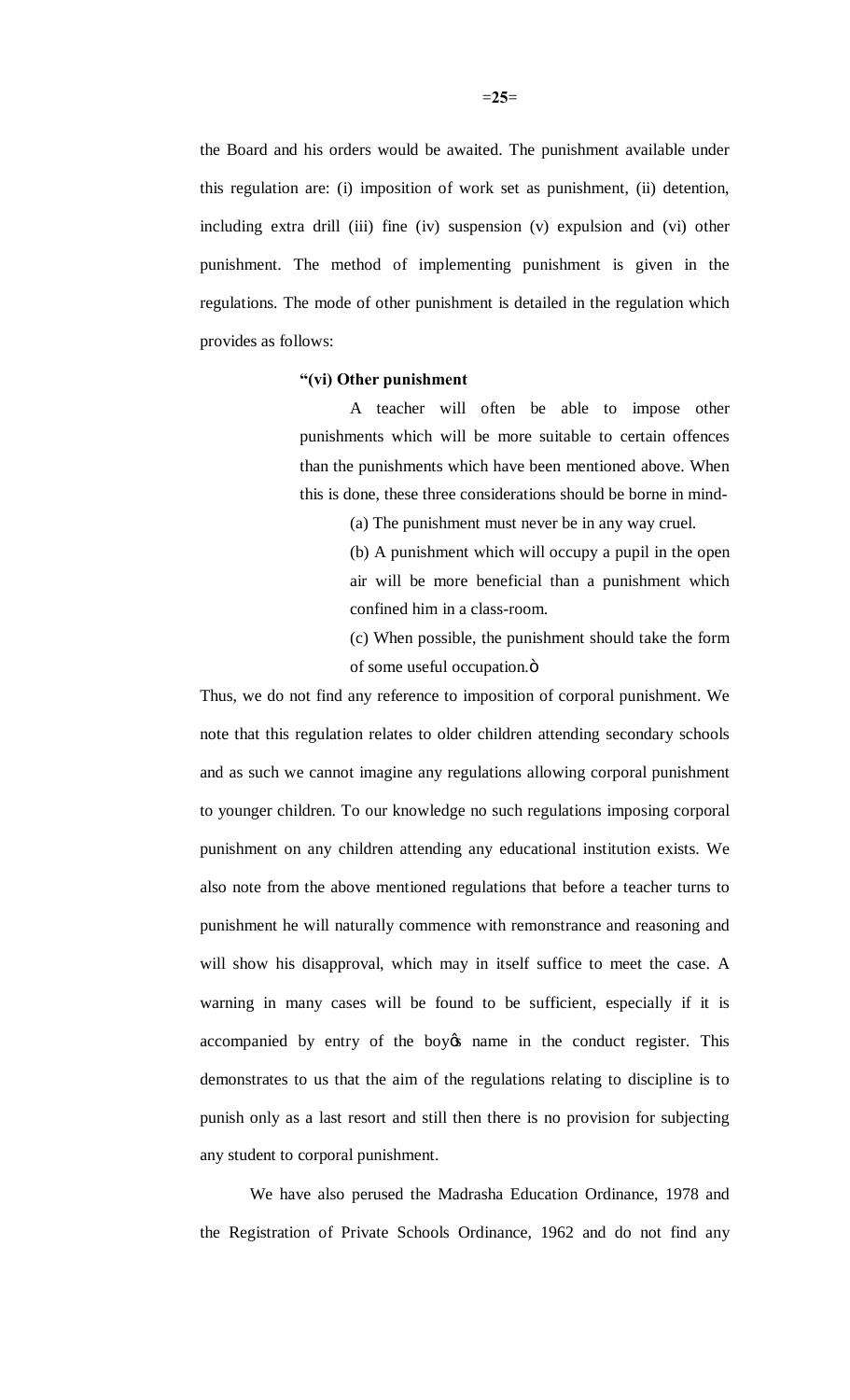provision for imposition of corporal punishment on students. Nevertheless, corporal punishment has almost become a fact of life in Bangladesh and appears to be accepted as the norm by the children and adults alike. This is clearly evidenced at least by one of the cases detailed in the writ petition where a teacher, respondent No.41 beat a boy student of Class VIII who had to be hospitalized as a result. We were told that medical costs of Tk.5,000/- were recovered from the teacher, but upon inquiry by an Assistant Inspector of the Madrasha Education Board the father and the victim said that they had no complaint. As the medical costs were met, the managing committee, teachers and the local people settled the matter before any inquiry could be held. In the case concerning respondent No.32 a girl student was hospitalized after being subjected to a beating by her teacher for not performing her daily prayers. The report of the Assistant Inspector the Bangladesh Madrasha Education Board found the allegations to have been established where a girl of Class-VIII was caned for not saying her prayers and required treatment in the health complex for eight days, but her father stated that they had no complaint against the teacher. As the family was poor, the medical costs were borne by the teacher and the principal of the Madrasha. In the case concerning respondent No.33 a girl student of Class-IX was caned by her teacher for not wearing the school uniform. The report prepared by the Deputy Controller (Admission), Bangladesh Madrasha Education Board found that the girl had been beaten for not wearing black bhurka (all-covering outer garment) and when she resisted the caning, the teacher the ball pen went into her eye. She was initially given medical treatment locally and then admitted to the sadar hospital. The father of the victim filed a case under Nari-o-Shishu Nirjatan Daman Ain, but final report was given due to the fact that a settlement was reached between the parents and the teacher that she would be admitted to a vocational training school.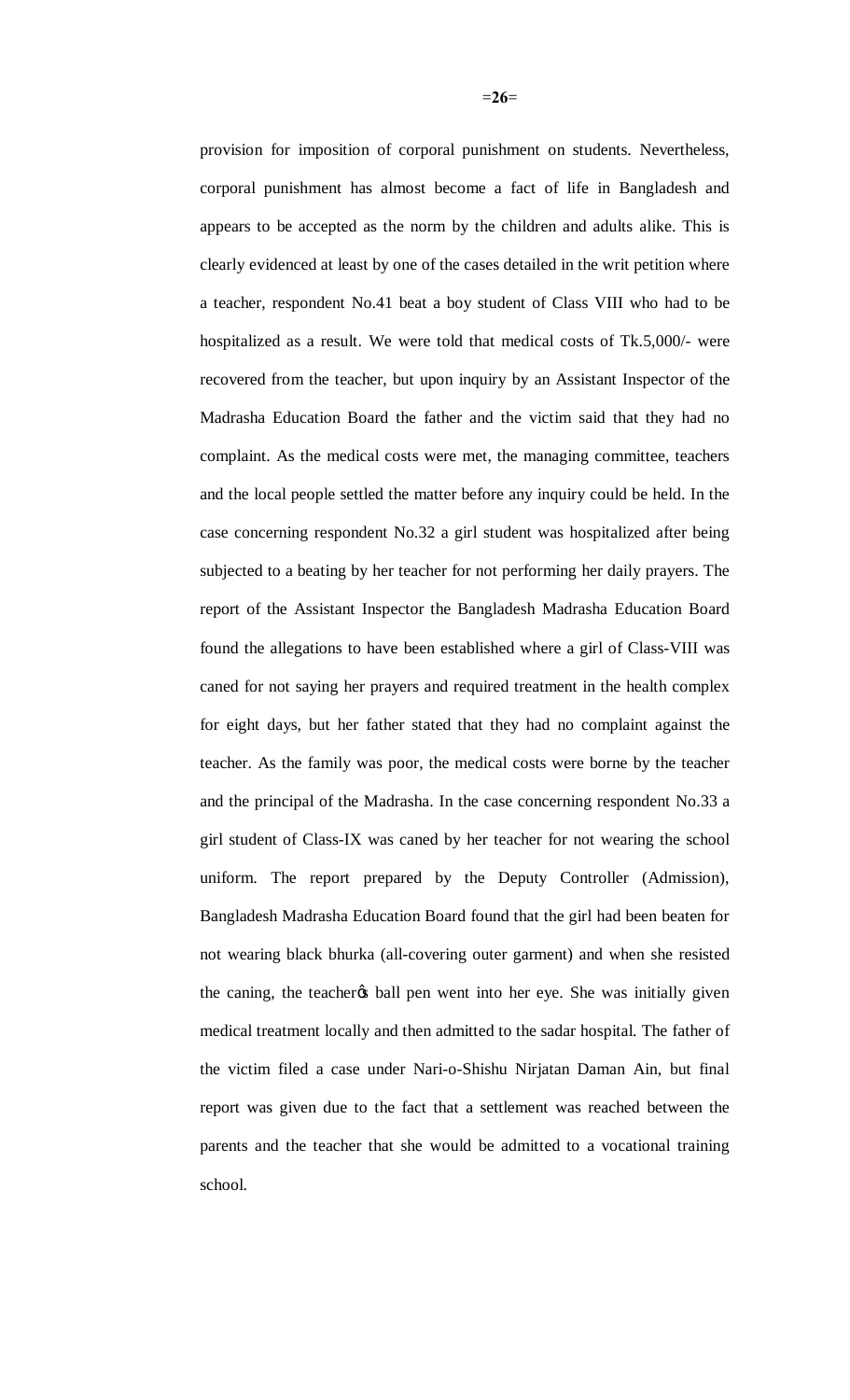The above examples are but a tip of the iceberg so far as physical manifestation of corporal punishment is concerned. In the case relating to respondent No.31 a boy aged 10 committed suicide after being caned in school by a teacher for allegedly stealing money. The teacher was suspended temporarily and departmental proceeding was started, which is still ongoing. In a number of the cases which were brought to our notice in the writ petition, in spite of passage of several months, we did not receive any report at the time of delivery of judgment. A number of the cases clearly demonstrate allegation of a criminal acts by the teachers concerned resulting in serious bodily injury and even death, but the criminal cases either did not proceed due to lack of proper investigation by the police or due to settlement achieved through mediation or *salish* (localised arbitration). We also do not find any response to the Rule from respondent No.5, the Secretary, Ministry of Home Affairs and respondent No.6, Secretary, Ministry of Women and Children Affairs. We would expect the Secretary of the Ministry of Home Affairs to ensure that where there are allegations of criminal offence against teachers the police would be put into action for proper investigation and disposition in accordance with the law of the land.

In spite of the grim picture noted above, we are heartened by the action taken by the Ministry of Education in the past. On 21.04.2008 the Primary Education Directorate of the Ministry of Primary and Mass Education issued a circular relating to appropriate behaviour towards students. This circular concerned students between the ages of 5-10 years, so far as it is relates to punishment both physical and mental both in the home setting as well as in the educational institution. It was observed that such mental and physical abuse hampers healthy and natural development of the child and steps were directed to be taken for the prevention of such abuse and for creating awareness regarding the development of negative behaviour. Consequently the concerned authorities were asked to direct all concerned to refrain from all physical and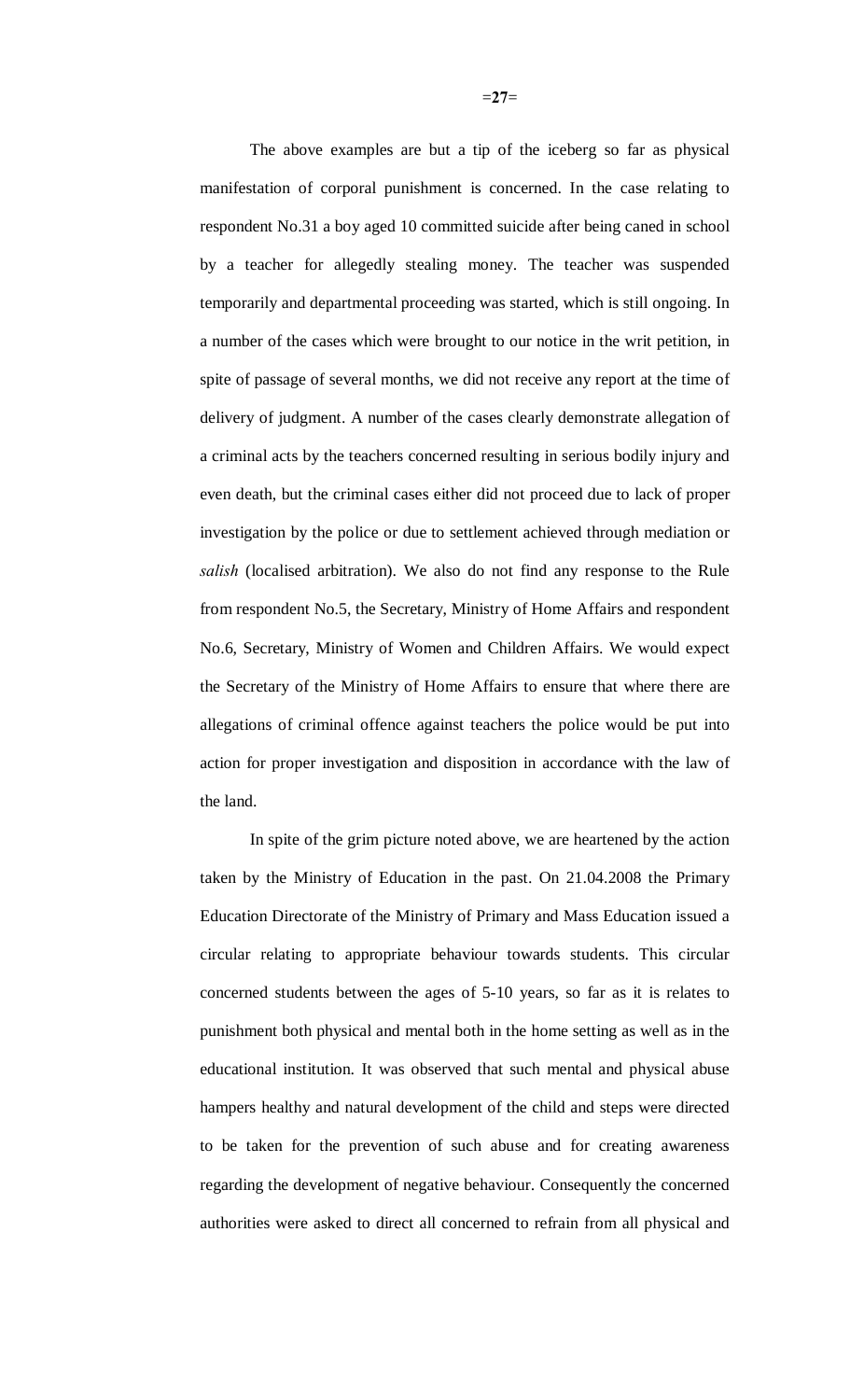psychological torture, cruelty, scolding and other untoward behaviour towards all students of primary schools.

On 18.03.2010 the Primary Education Directorate issued another circular regarding behaviour towards child students. It was observed that in spite of written directives not to behave badly towards the students various types of physical and mental torture were being inflicted within the schools. Reference was made to a report by UNICEF highlighting incidents of scolding/insulting, caning on the rump, striking with the stick etc., which was not acceptable to the students and which resulted in the student becoming frightened and reluctant to go to the school and also some of them stopped going to school altogether. Consequently, a direction was issued upon the teachers not to indulge in such behaviour, including physical and mental torture, cruelty and scolding etc. In this regard the Training Division of the Directorate was directed to take up these issues during the training programme.

After the issuance of the present Rule, on 09.08.2010 the Ministry of Education issued a circular in the following terms:

No. 37.031.004.02.00.134.2010-451 Date 25 Srabon 1417

09 August 2010

## CIRCULAR

## Subject: Regarding the Ending of Corporal Punishment on Students in Educational Institutions.

It has been noted that in some Governmental and non-governmental educational institutions students are being subjected to inhuman and cruel punishments by the teachers for breach of institutional discipline, negligence in studies and other reasons. Such news is often seen in the news media.

It is the duty of a teacher to assist a student to ensure his/her physical and mental development through proper education and to encourage them to become good citizens by acquiring necessary knowledge and skills. Corporal punishment hinders studentsø development. As a result, the desired educational outcomes cannot be achieved. Thus the imposition of corporal punishment is totally undesirable.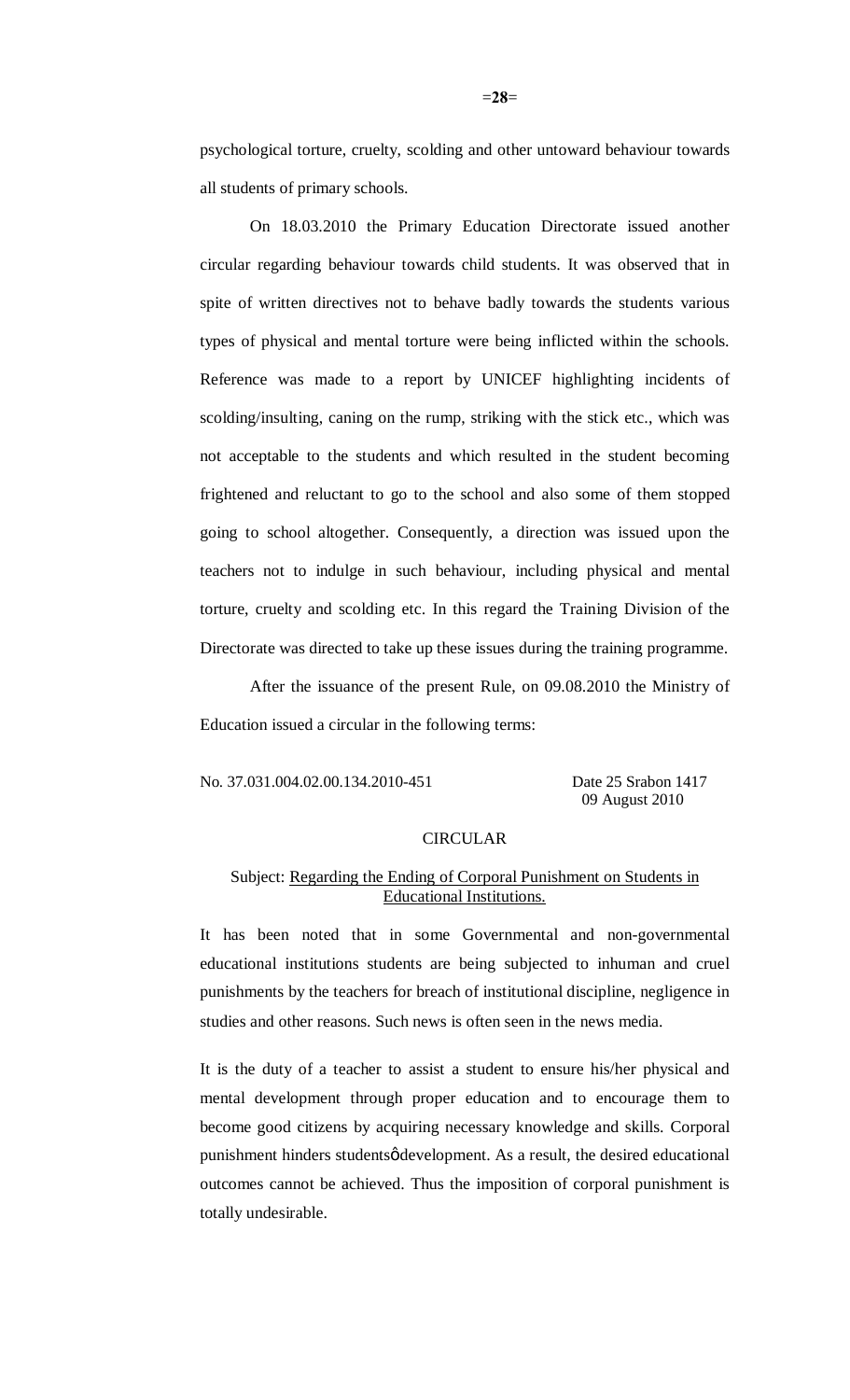Given the extreme urgency of taking measures to end corporal punishment in educational institutions without further delay, the following directions have been issued:

- 01. Corporal punishment is absolutely prohibited in all educational institutions;
- 02. Inflicting corporal punishment shall be considered to constitute misconduct;
- 03. District Education Officers and Upazilla Secondary Education Officers shall take effective measures to end corporal punishment; they shall take measures against persons imposing corporal punishment under the Bangladesh Penal Code 1860, the Children Act, 1974 and, where appropriate through initiating departmental action;
- 04. Heads of educational institutions will take necessary steps in their own institutions to end the infliction of corporal punishment;
- 05. School management committees shall take steps in their own institutions to identify the teachers who impose corporal punishment and shall take remedial measures in accordance with the rules;
- 06. Inspectors of the concerned offices, departments and boards of education under the Ministry of Education shall monitor the issue of corporal punishment and shall mention such matters in their inspection reports while inspecting educational institutions.

Thereafter, the Primary Education Directorate issued a memo on 23.08.2010. It was observed in that memo that in the educational institutions as well as in the home settings children are being abused physically and mentally, their normal development is being impaired and a negative impact created upon their mind. As a result all physical and mental torture, cruelty and scolding as well as improper behaviour towards children in primary schools was to be prohibited and the matter was to be informed to all school teachers. Thus, effective steps were put in place for prohibiting corporal punishment in schools, but in spite of that several other incidents in schools in Dhaka and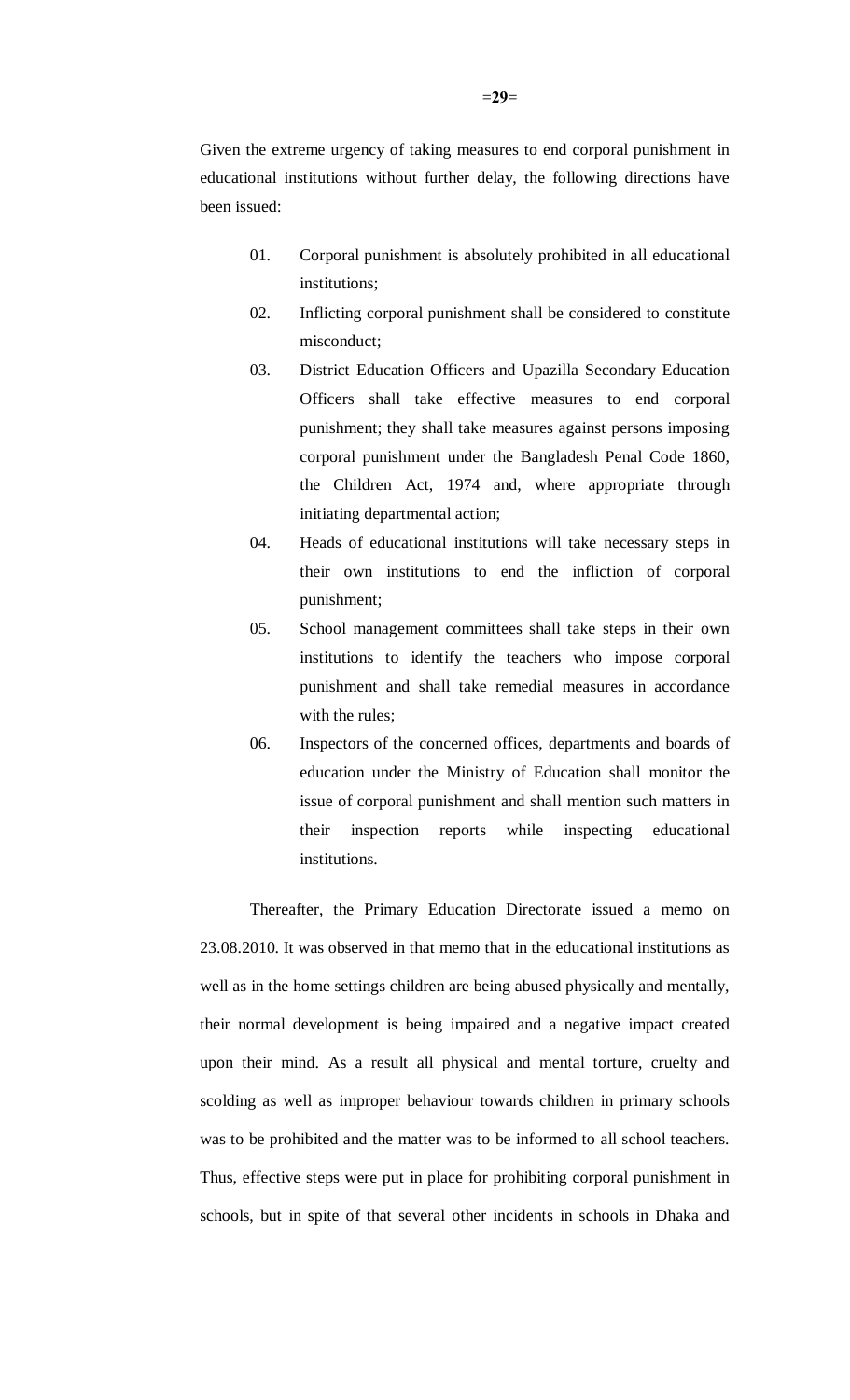within the periphery of Dhaka were brought to our notice subsequent to the issuance of the Rule, as a result of which we directed proper steps to be taken by the authority concerned. Subsequently, as informed to us by learned Deputy Attorney General, the Education Ministry and other concerned authorities took steps in order to formulate a policy called, "শিক্ষা প্ৰতিষ্ঠা-ন ছাত্ৰ-ছাত্ৰী-দর শারীরিক ও মানসিক শাস্তি প্রদান নিষিদ্ধকরণ নীতিমালা, ২০১০" (Guidelines for the Prohibition of Physical and Mental Punishment of the Students of Educational Institutions, 2010). Included in these draft guidelines are, inter alia, that children in educational institutions shall not be subjected to physical and mental punishment, including all sorts of physical assault on the body or any part of the body of the student by use of hands, legs or any implement and also indirect physical assault by making the child hold his own ears while doing sit-ups or putting his head under the table or bench or directing him/her to do any work which is prohibited under the labour laws. Also to be prohibited is mental torture or humiliation which includes adverse comments about the child of parents, his/her ethnic identity etc. It is stated that if any teacher is found to have imposed any corporal punishment then it would be deemed as misconduct punishable under the Government Servants (Conduct) Rules 1979 and the Government Servants (Discipline and Appeal) Rules, 1985. The delinquent teacher may also be punishable under the criminal laws. However, we note that there is no sanction against teachers of private schools other than under the criminal laws. We would suggest such a situation would be discriminatory since no departmental proceeding is envisaged for the teachers working in the private educational institutions. In our view, in such a situation there should be separate law to regulate the conduct/mis-conduct of teachers in the private educational institutions.

It appears that consequent upon the Rule being issued by this Court a meeting was held on 29.08.2010 presided over by the Honøble Minister, Ministry of Education where discussion took place with regard to guidelines to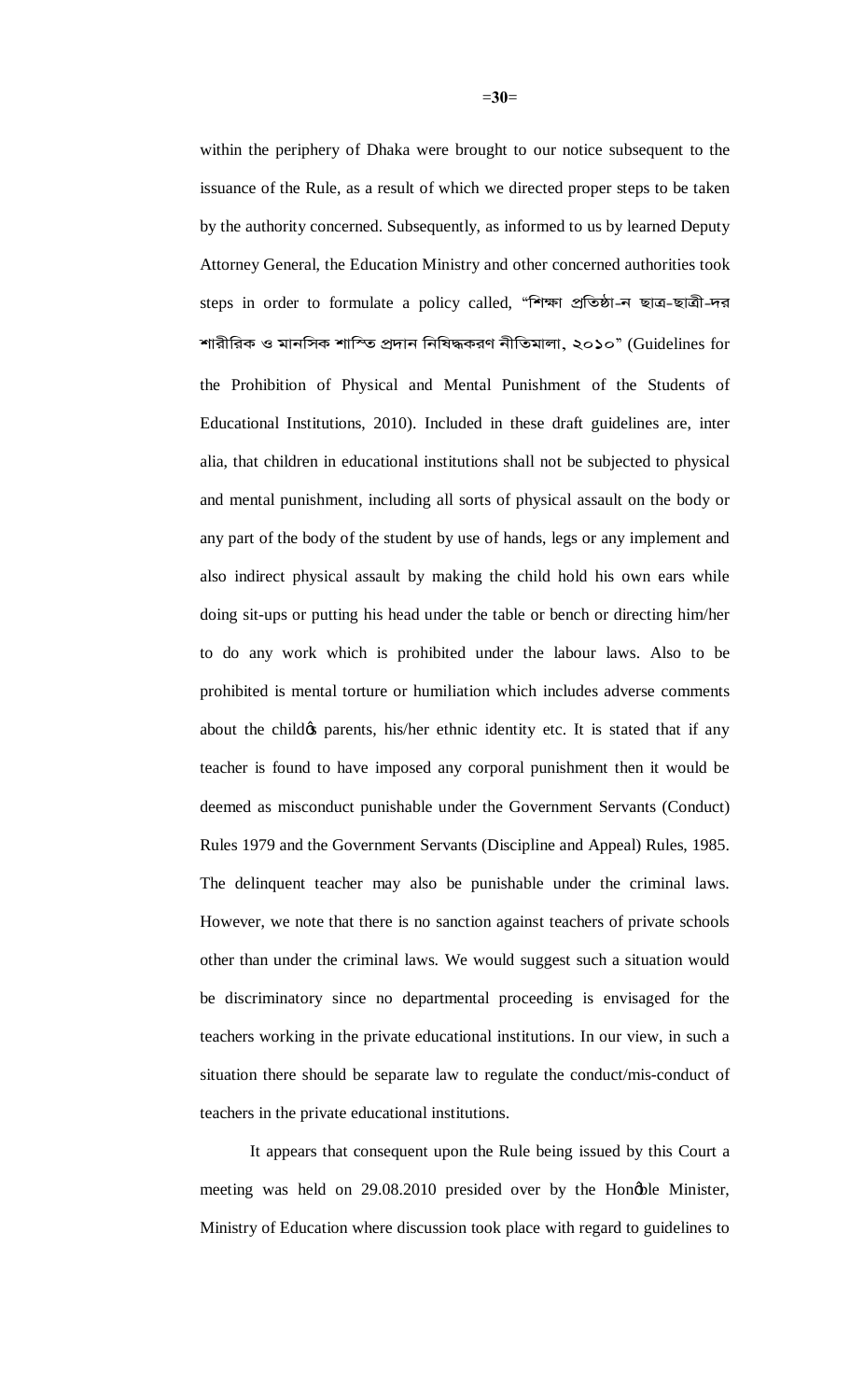be issued prohibiting corporal punishment on students. Among the resolutions was one to broadcast through the various public media including radio, television, private channels and national newspapers as well as leaflets and posters regarding prohibition of corporal punishment in the schools.

We wish to express our appreciation for the timely publication of the guidelines dated  $31<sup>st</sup>$  October, 2010. The Constitution in Article 35(5) provides that no person shall be subjected to torture or to cruel, inhuman or degrading punishment or treatment. This clause relates to punishment upon conviction for a criminal offence. In our view it is all the more applicable to persons who have not committed any offence and who cannot be subjected to such treatment for acts and behaviour which does not amount to a criminal offence. Moreover, Bangladesh is a signatory to the Convention on the Rights of the Child (CRC) 1989; therefore, it is incumbent upon all authorities to implement the provisions of the Convention. In this regard we take support from the decision in the case of *Hussain Muhammad Ershad Vs Bangladesh and others, 21 BLD (AD) 69.* In that case B.B. Roy Chowdhury, J. observed as follows:

> $\delta$ The national courts should not, I feel, straightway ignore the international obligations, which a country undertakes. If the domestic laws are not clear enough or there is nothing therein the national courts should draw upon the principles incorporated in the international instruments. $\ddot{o}$

Similarly it was held in the case of *State vs Metropolitan Police Commissioner*, *60 DLR 660* that being a signatory to the Convention Bangladesh is obliged to implement the provisions thereof.

Article 28 of the Convention is relevant to the issue before us and we have no hesitation to hold that in the light of the Convention corporal punishment upon the children must be prohibited in all settings including schools, homes and work places. Children who are subjected to corporal punishment or indeed psychological and emotional abuse cannot be expected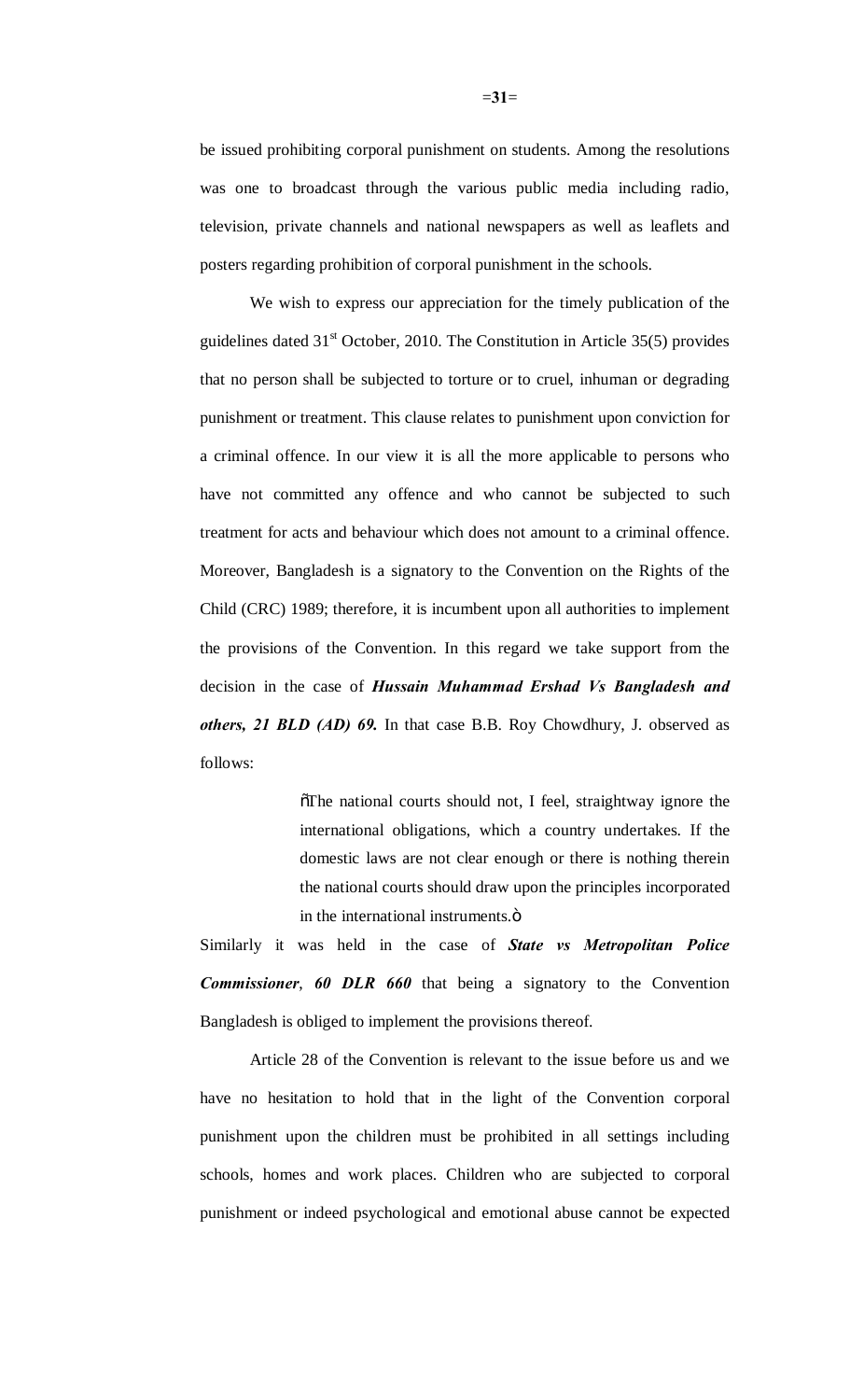to develop freely and properly and will not be able to give their best to this society. We cannot ignore the effects of physical and mental torture on the proper development of children which will lead to inadequate achievement resulting in lack of education and poor prospects of better living standards which in turn will stoke the poverty cycle.

There are by now numerous countries of this world, both advanced and less developed, who have adopted prohibition of corporal punishment both at home and in the education institutions. As this is for the benefit of children, who are citizens of this country and future flag-bearers of the nation, we believe that corporal punishment should be prohibited throughout the country in all settings. There should be a positive awareness drive aimed at all parents, teachers and others who take on the responsibility of caring for children that physical, psychological and emotional abuse of children can never be for their good.

In order to make the prohibition of corporal punishment in the educational establishments effective, the laws relating to disciplinary action against the teachers, who impose corporal punishment on students are required to be amended. In this regard we hereby direct the Ministry of Education to ensure inclusion of a provision within the Service Rules of all teachers of public and private educational institutions of the country, by incorporating the imposition of corporal punishment upon any students within the definition of  $\pm$ misconduct $\alpha$ . Thus, any teacher accused of imposition of corporal punishment on any student will be liable to be proceeded against for misconduct and he or she shall face the consequence of such disciplinary proceeding as mentioned in the Service Rules. In addition he will be liable for any criminal offence committed in accordance with the existing laws of the land.

With regard to the prohibition of corporal punishment within the home and work places, the government is directed to consider amending the Children

=**32**=